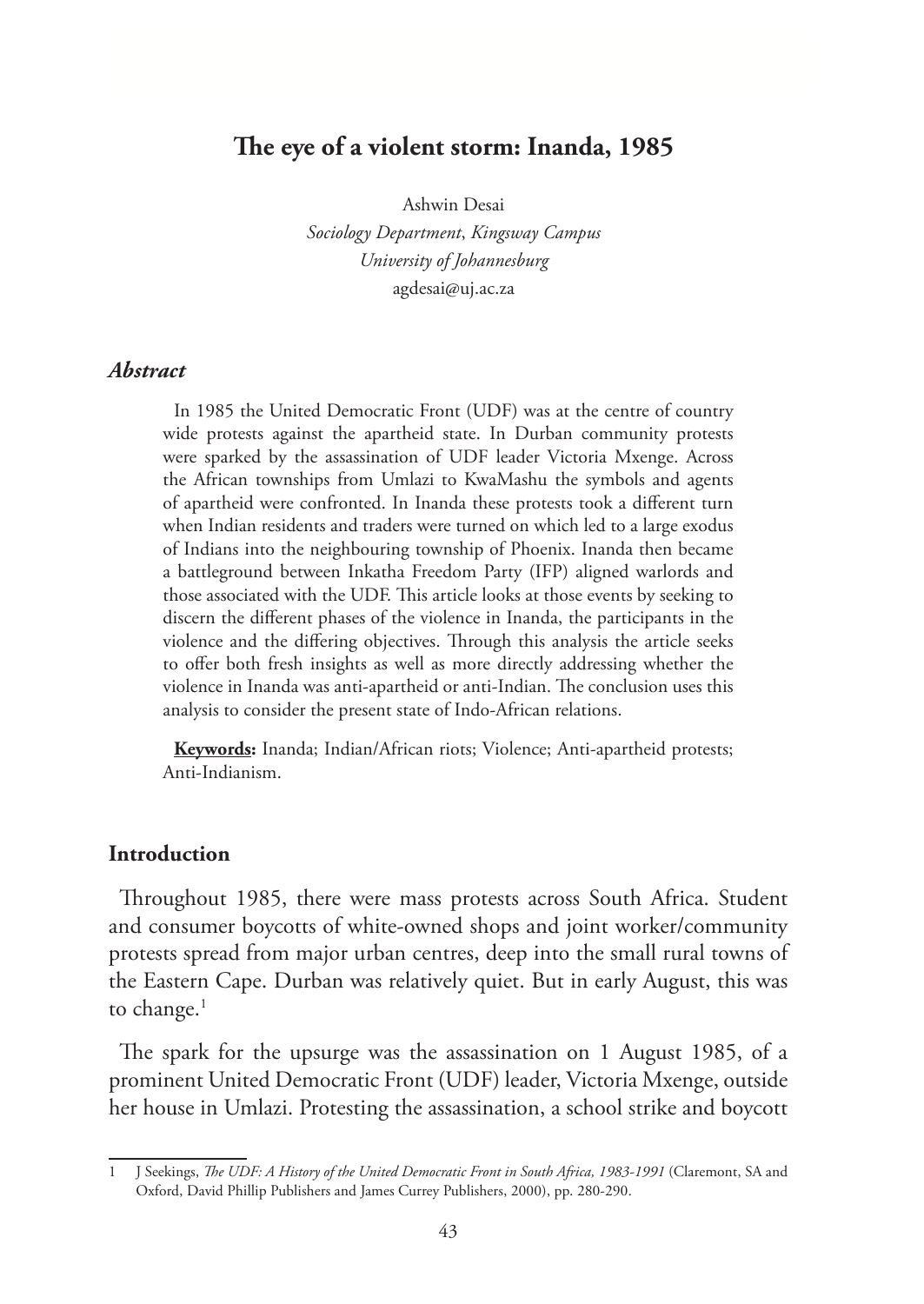spread out of Umlazi and engulfed KwaMashu, Clermont, Lamontville and Inanda in quick succession.

While the spark that set off the spiral of violence was the assassination, the form that the violence took displayed a significant degree of specificity in different areas. In Inanda, gangs of youths began threatening Indian shopkeepers, landlords and residents. The threats gave rise to mass panic. When on 6 August, two Indian-owned shops and houses were looted and burned; hundreds of Indians left Inanda and sought refuge in the adjoining Indian township of Phoenix. By the end of the week, 42 Indian owned shops and businesses and many houses were destroyed, while 2,000 Indian refugees pondered their future in Phoenix.

While there are a few studies on the violence,<sup>2</sup> they were written in the immediate aftermath of the riots and in a context when it was politically correct to underplay racial tensions, or at least to blame it on the apartheid state, and rather focus on points of cooperation. The violence came as a shock to political activists who had invested considerable time and energy in improving Afro-Indian relations in the years following the racial riots of 1949.3

The formation of the United Democratic Front (UDF) in 1984 was seen as the culmination of several decades of striving for non-racialism since the heady days of the Congress Alliance in the 1950s. For Fatima Meer, it was during these years that Indians acquired a Black identity and for Julie Frederickse, it represented "the unbreakable thread" of non-racialism that flowed through the Congress movement.<sup>4</sup>

It is not surprising then that for Meer, the hand of the white government was behind the 1985 Inanda violence:5

Inanda has been earmarked for "release" to Africans in terms of the 1936 Land Act, but... the Government (has not) enough money to buy off privately owned land. How better to short-circuit the whole process than... through a racial attack?

<sup>2</sup> A Sitas, "Inanda, August 1985: Where wealth and power and blood reign worshipped gods", *South African Labour Bulletin*, 11(4), 1987, pp. 85-119; H Hughes, "Violence in Inanda, August 1985", *Journal of Southern African Studies*, 13(3), pp. 331-354.

<sup>3</sup> A Desai & G Vahed, *Monty Naicker. Between reason and treason* (Pietermaritzburg, Shuter, 2010), pp. 173-205, for a discussion of the causes, course and consequences of the riots.

<sup>4</sup> F Meer, "Indentured labour and group formation in apartheid society", *Race & Class,* XXVI(4), 1985, pp. 45-60; J Frederickse, *The unbreakable thread: Non-racialism in South Africa* (Bloomington, Indiana Press, 1990).

<sup>5</sup> F Meer, *Resistance in the townships* (Durban, Madiba Publications, 1989), p. 36.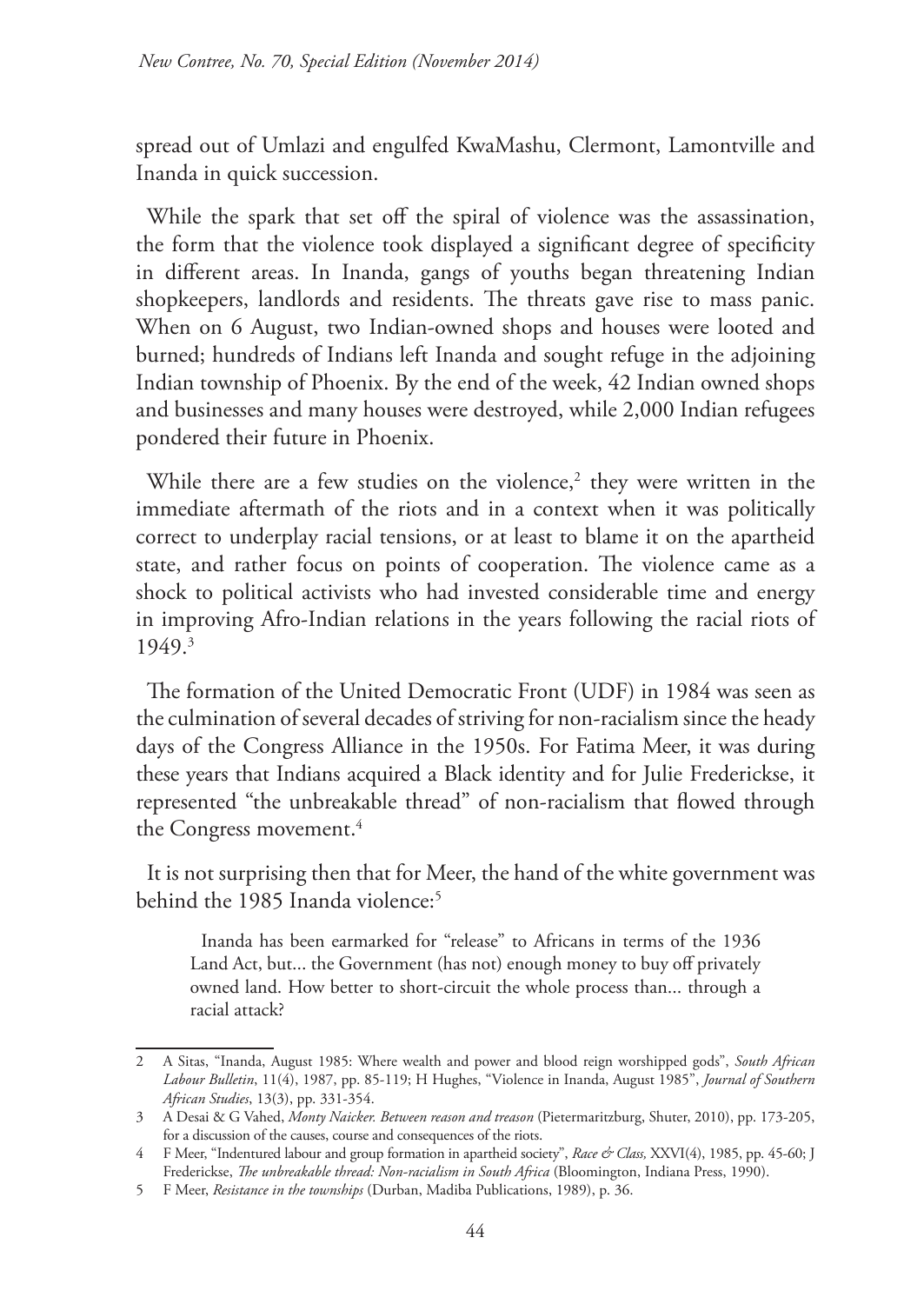In trying to avoid directing attention to Indian/African tension, Meer considered that a theory of conspiracy existed. In critiquing conspiracy theories of urban violence, Lupsha argues that even if the theory contains a seed of truth:<sup>6</sup>

one still has difficulty explaining the obvious mass support given riots without admitting that some more fundamental basis of unrest exists. For if people were content, the best organised conspiracy should fail for lack of support.

It is noteworthy that in her study of the 1949 Indian/African riots, Meer had reached similar conclusions, holding that it was part of a white vendetta against Indians, manipulating African frustrations for this purpose.7 Meer does not explore why the 1949 and 1985 riots received such widespread support from the African populace, and concludes by characterising the African participants in the 1949 riots as basically "disembodied abstract things" and the 1985 participants as mobs of criminals and opportunists.<sup>8</sup>

In her study of the violence in Inanda, Hughes painstakingly sets out the deteriorating socio-economic conditions in the 1980s under which the African people in Inanda had to labour, but largely neglects the non-material factors such as culture, ethnicity, ideology, and individual or group psychologies which acted to reinforce and reinterpret particular aspects of this material environment. These non-material elements act as windows through which the actors concerned view the world and their place within it. As Byerley reminds  $us:9$ 

While an analysis of the prevailing material and political conditions should form the basis for any serious analysis of contemporary violence in South Africa this precondition should not be substituted for the analysis itself. Central to such an analysis is the question of how identities and alliances are constructed in particular localities and the role of ethnicity (and indeed other lines of social differentiation) in this construction.

Hughes argues that the reason Africans singled out Indians should be seen as a result of the way in which apartheid state policies manipulated racial divisions over a long period, but more thoroughly so in the five years preceding the

<sup>6</sup> P Lupsha, "On theories of urban violence", *Urban Affairs Quarterly*, 4(3), 1969, pp. 273-296.

<sup>7</sup> F Meer, *Resistance in the townships...*, p. 36.

<sup>8</sup> E Webster, "The 1949 Durban riots: A case study in race and class", P Bonner (ed.), *Working papers in Southern African studies* (Johannesburg: Ravan Press, 1978), p. 22.

<sup>9</sup> M Byerley, "Ethnicity, violence and social differentiation: A case study of conflict in number 5 – A squatter settlement south of Durban", (Unpublished paper, University of Durban-Westville, 1992), p. 3.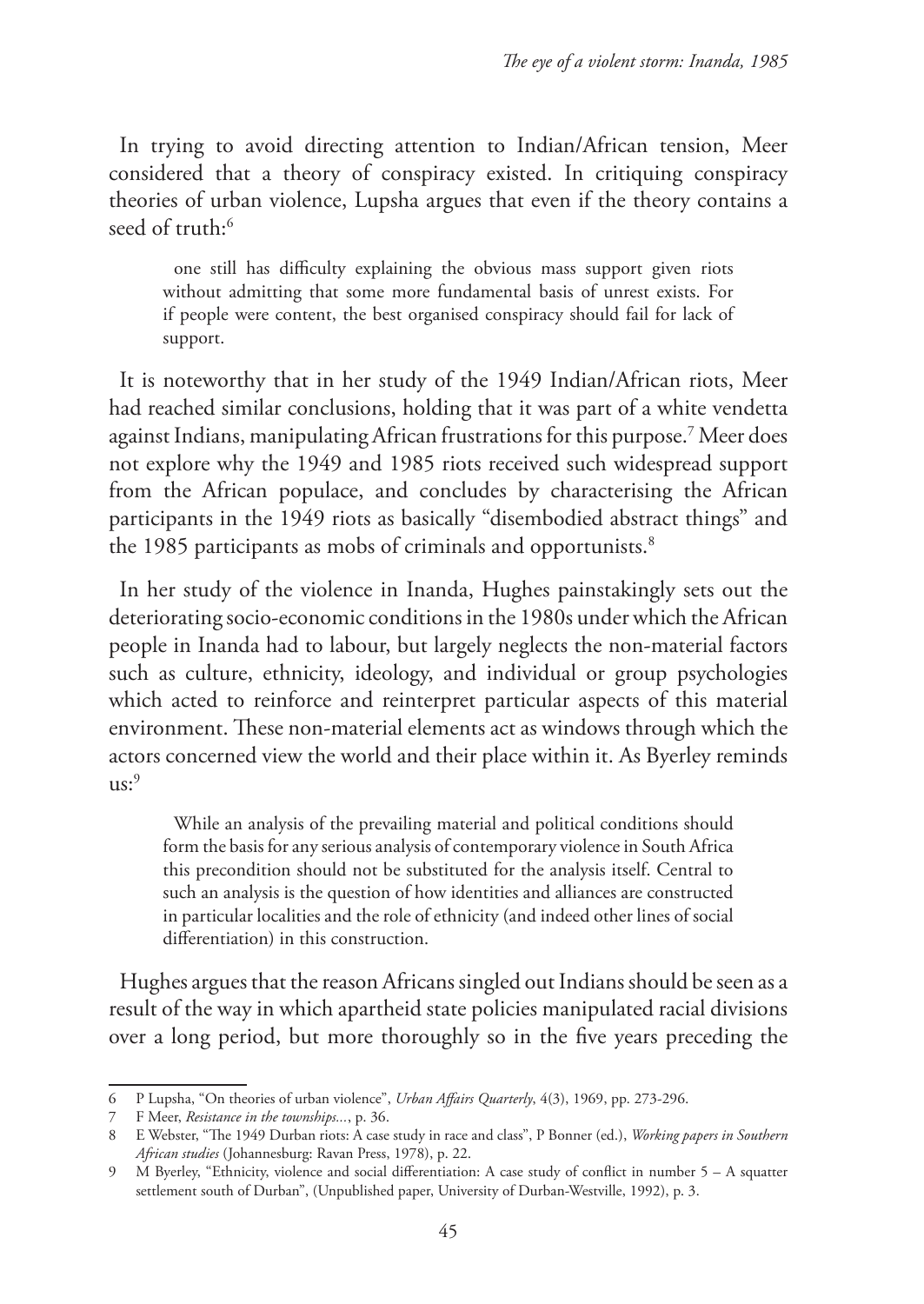violence.10 Ethnic mobilisation cannot simply be seen as something foisted upon people by the state. The possible impulses from below emanating from the lived reality also need to be researched and cannot simply be discounted.

Hughes was writing at a time when there was great emphasis on class in South African historiography. This was in response to the dominant pluralist school of the 1960s and early 70s, which was critiqued by Marxists as being race reductionist.<sup>11</sup> However, the Marxists tended to assume that economic relations immediately and directly defined the interests of class entities. No space is allowed for the contribution of non-economic conditions to the formation of class interests.12 When sections of the working class coalesce around ethnic labels and turn on each other, for example, Indian and African workers, this approach has limited explanatory value. The state is blamed for fomenting division, or divisions are blamed on treacherous leadership (usually the villainous petit-bourgeoisie) or are said to be an example of false consciousness.

In attempting to bend the stick from race to class, there was often an underplaying of race and ethnicity in analyses of South African society. This partly explains why Hughes' study does not recognise that the riots were a complex and differentiated phenomena. Hughes tells us that Meer's account of events in Inanda should be treated as a useful "source book rather than a sustained analysis".13 Her own neglect of an engagement with theories of civil violence means that Hughes' analysis also falls short. In fact, despite protestations to the contrary, Hughes, like Meer, sees the state as a manipulator of the Africans' attack on Indians.

A more meaningful approach to issues of class and ethnicity is provided by Ekekwe who argues that one has to appreciate its dialectical interconnectedness rather than emphasising one or the other.<sup>14</sup>

It is against this background of existing work that this paper revisits the Inanda violence three decades after its occurrence with the benefit of hindsight, and twenty years of living in a post-apartheid democracy. It asks the following questions in a systematic way: Who were the participants in the riot?; Were the riots spontaneous or planned, and if spontaneous, did certain

<sup>10</sup> H Hughes, "Violence in Inanda", *Journal of Southern African Studies*, 13(3), 1987, p. 353.

<sup>11</sup> H Wolpe, *Race, class and the apartheid state* (London, James Currey, 1988), pp. 14-15.

<sup>12</sup> H Wolpe, *Race, class and the apartheid state...*, pp.14-15.

<sup>13</sup> H Hughes, "Violence in Inanda", *Journal of Southern African Studies*, 13(3), 1987, p. 332.

<sup>14</sup> E Ekekwe, H Om, *Burning issues in Jammu and Kashmir politics* (Michigan, Jay Kay Book House, 1999), p. 9.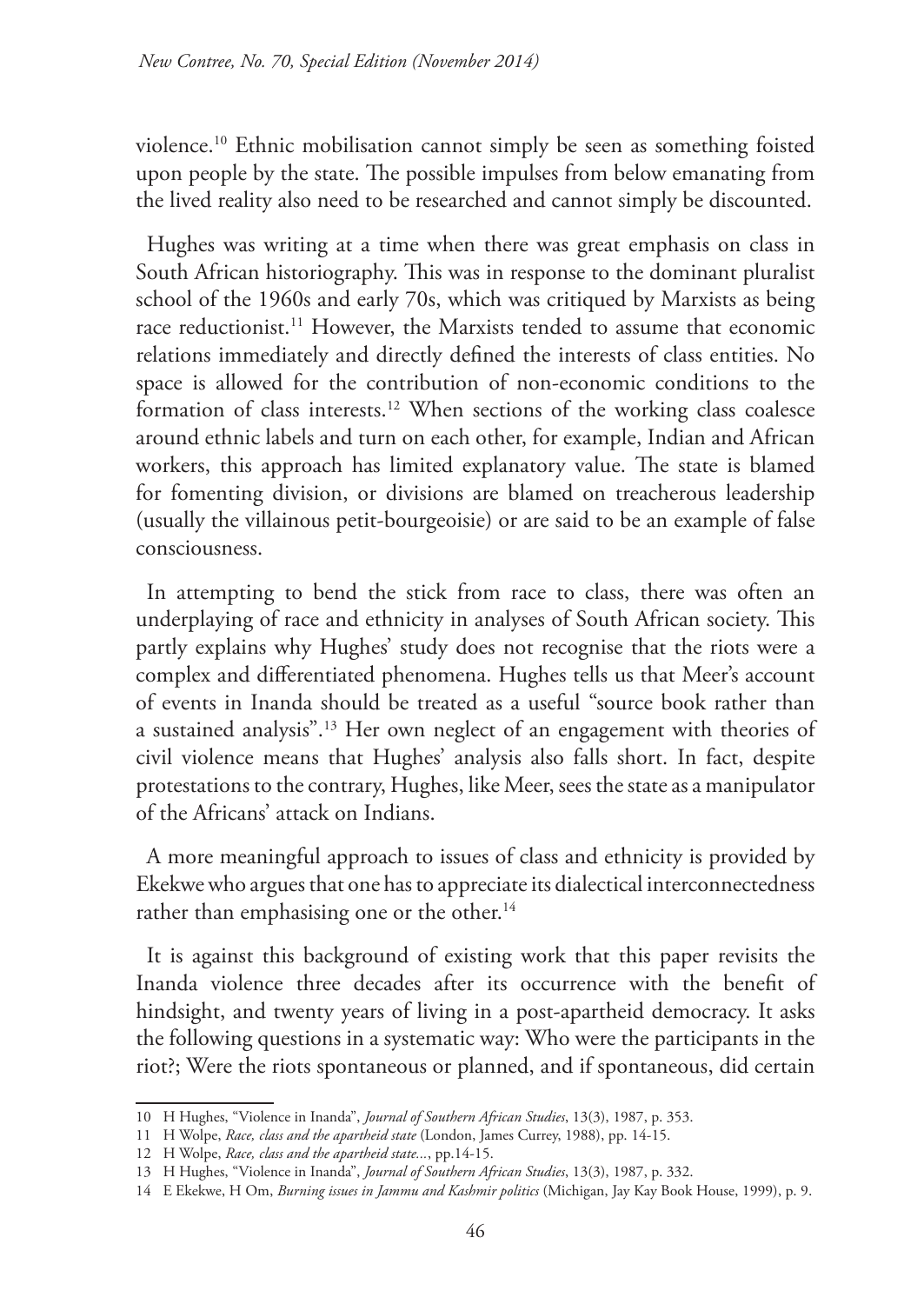groups subsequently provide the riots with leadership and organisation?; Was the violence anti-Indian, or were Indians conveniently available targets symbolising privilege?; Was the riot an irrational outburst directed against all authority or a purposeful anti-apartheid struggle?

This article seeks to use existing literature on the crowd in history to explore the violence in Inanda. It also uses middleman minority theory to attempt to explain why Indians were attacked.

### *The crowd in History*

There have been two broad perspectives to literature on the crowd. On the one hand, there are those who see the crowd as irrational, impulsive and barbaric<sup>15</sup> and, on the other, those who see the crowd as essentially normal people responding in a violent way against those they see as responsible in some way for their grievances.<sup>16</sup>

The approach adopted in this article avoids seeing crowds as rational or irrational. Rather, it follows the approach of Dunning et al. who suggest that the terms "rational" and "irrational" are misleading and argue that:17

... it might be more fruitful to see crowds not as 'rational' or 'irrational', but rather to explore the changing balance over time between what one may call the 'expressive' and the 'instrumental' aspects of different types of disorders...

... "expressive" violence being the cathartic release of aggression, and "instrumental" violence being protest to redress grievances.

By focusing on collective violence, it also allows us to focus on the composition of those participating in the riots, giving us deeper insights into the possible different phases of collective violence and motivations for participation.

In this context, this article takes the notion of locale seriously, because it is held that the actual form that violence takes is largely influenced by issues specific to the locale in which the violence occurs. Gaskell and Bennewick, amongst others, argue that when one looks for the flashpoints of violence,

<sup>15</sup> G Le Bon, *The crowd: A study of the popular mind* (London, Fisher Unwin, 1895/1960), p. 12.

<sup>16</sup> EJ Hobsbawm, *Primitive rebels: Studies in archaic forms of social movement in the 19th and 20th centuries* (Manchester, Manchester University Press, 1971), pp. 11-18.

<sup>17</sup> E Dunning et.al, "Violent disorders in twentieth century Britain", G Gaskell & R Bennewick (eds.), *The crowd in contemporary Britain* (London, Sage, 1987), p. 24.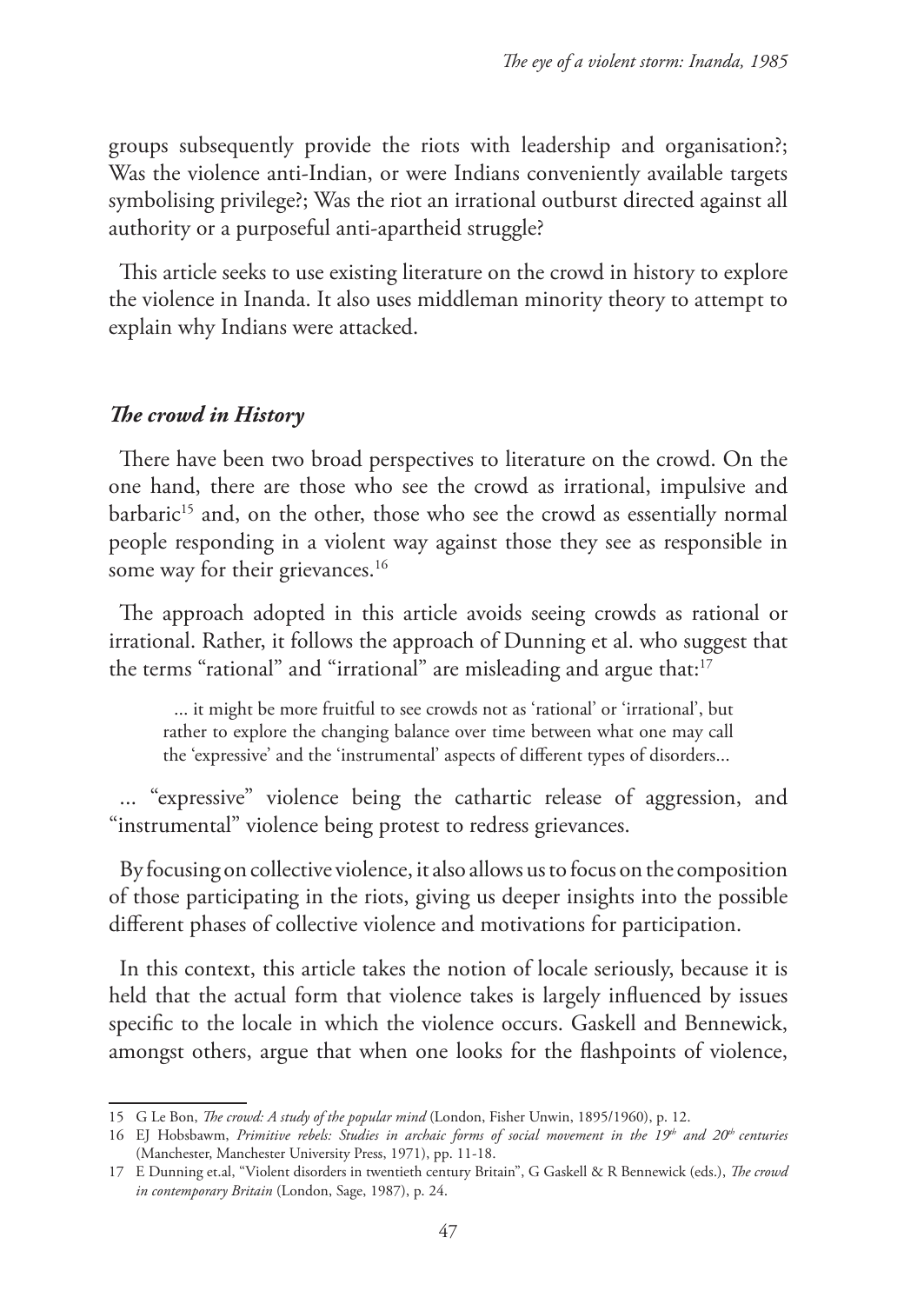locale is a critical element in the search for explanation.<sup>18</sup> They argue that the local context in which the events occur needs to be examined along with amongst other things the national context-political change, economic recession and the material deprivation experienced by subjugated communities. This is usefully elaborated by Parry, Moyser and Wagstaff:<sup>19</sup>

Locality may be a crucially important factor in crowd mobilization and in understanding the aftermath of disturbances. National trends in unemployment and economic recession are refracted through the prism of locality into conditions in which the individual functions. However mobile our society, the local spatial dimension is a necessary and major part of our experience.

#### *The middleman minority*

In trying to analyse the relationship between African and Indian, the idea of middleman minority is useful. As Blalock points out, that which distinguished these "middlemen" groups is the economic role they play. Unlike most ethnic minorities, they occupy an intermediate rather than a low-status position. They are generally found in certain occupations, mainly trade and commerce, but also as labour contractor, rent collector, money lender, and broker. They play the role of middleman between producer and consumer, employer and employee, owner and renter, elite and masses.<sup>20</sup>

Rinder argues that middleman minorities arise in societies where there is a "status gap", defining this as "the discontinuity, the yawning social void which occurs when superior and subordinate positions are not bridged by continuous, immediate degrees of status." The "status gap" produces an economic gap because elites fear that through direct trade relationships "their prestige, their 'face', their aura of superiority could be reduced".<sup>21</sup>

Rinder points out that the middleman minorities or people in the status gap are scapegoats "par excellence". Scapegoats, according to Rinder, often deflect hostility away from the superior status group.

<sup>18</sup> G Gaskell & R Bennewick, "The crowd in context", G Gaskell & R Bennewick (eds.), *The crowd in contemporary Britain...*, p. 17.

<sup>19</sup> G Parry, G Moyser & M Wagstaff, "The crowd and the community: Context, content and aftermath", G Gaskell & R Bennewick (eds.), *The crowd in contemporary Britain...,* p. 213.

<sup>20</sup> H Blalock, *Toward a theory of minority group relations* (New York, John Wiley, 1967), pp. 79-84.

<sup>21</sup> I Rinder, "Strangers in the land: Social relations in the status gap", *Social Problems*, 6, 1958-1959, pp. 253-260.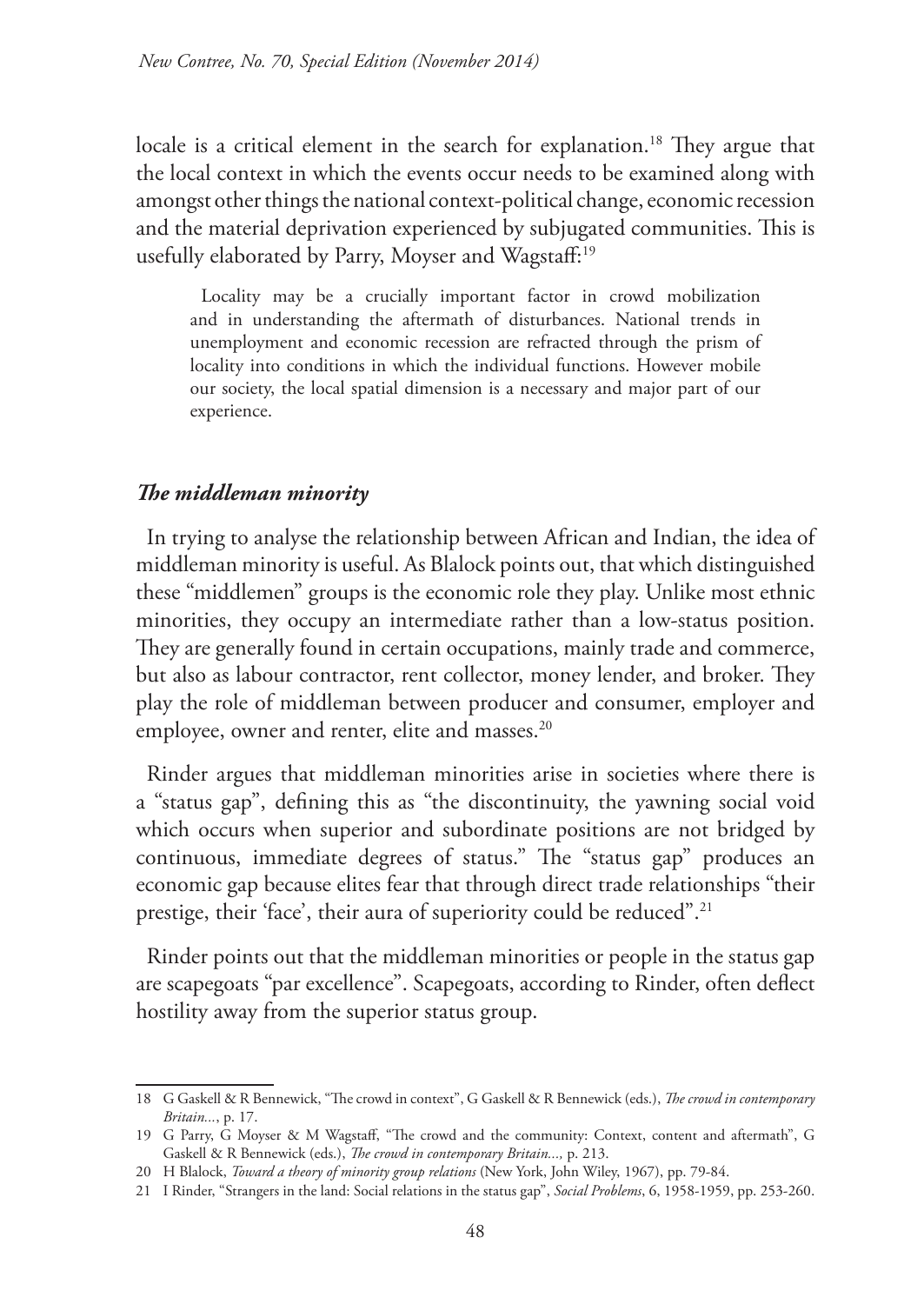"This is the classic function of the scapegoat, to attract and drain off in lightning-rod fashion, the hostility which might otherwise be more accurately directed toward different targets". 22

This deflection of hostility onto the people in the gap is facilitated by the fact that they are more accessible. These people, unlike those of superior status, live in close proximity to their clientele.

#### *Inanda - August 1985*

On the night of the 5th August, a group of youths besieged the house of a policeman in Ntuzuma, a township adjacent to Inanda and the policeman fatally shot one of the youths. "The following day, the 'rolling strike' now enraged, reached Inanda".23 That afternoon, the looting of Indian-owned shops began, the pattern of which was to continue through Wednesday and Thursday.

As over a thousand refugees made their way into the apartheid created Indian township of Phoenix, tensions and anger heightened. On Friday 9th August, armed groups massed on both sides of the Inanda/Phoenix divide, spoiling for a fight. It was during this stand-off that the Gandhi Phoenix settlement, a shrine of peace, was ransacked and destroyed.

While the drama unfolded at the Gandhi settlement, a new factor had entered the fray. A resident in Ntuzuma reported on Friday 9th August that Inkatha supporters armed with sticks were going from house to house, trying to persuade people to join them. "They are taking anybody. They say there are people they want to kill".24 Inkatha impis armed with spears began to engage UDF-aligned youth in KwaMashu and Umlazi. By Saturday, they had seized control of both townships.

The Lindelani impi which had tamed KwaMashu now turned their attention to Inanda. However, they met with sustained resistance. A series of attacks were beaten off by Inanda residents and many residents in Inanda turned against Inkatha since the attacks were carried out in its name.

<sup>22</sup> I Rinder, "Strangers in the…", *Social Problems*, 6, 1958-9, pp. 253-260.

<sup>23</sup> H Hughes, "Violence in Inanda...", *Journal of Southern African Studies*, 13(3), 1987, p. 348.

<sup>24</sup> *Daily News*, 9 August 1985.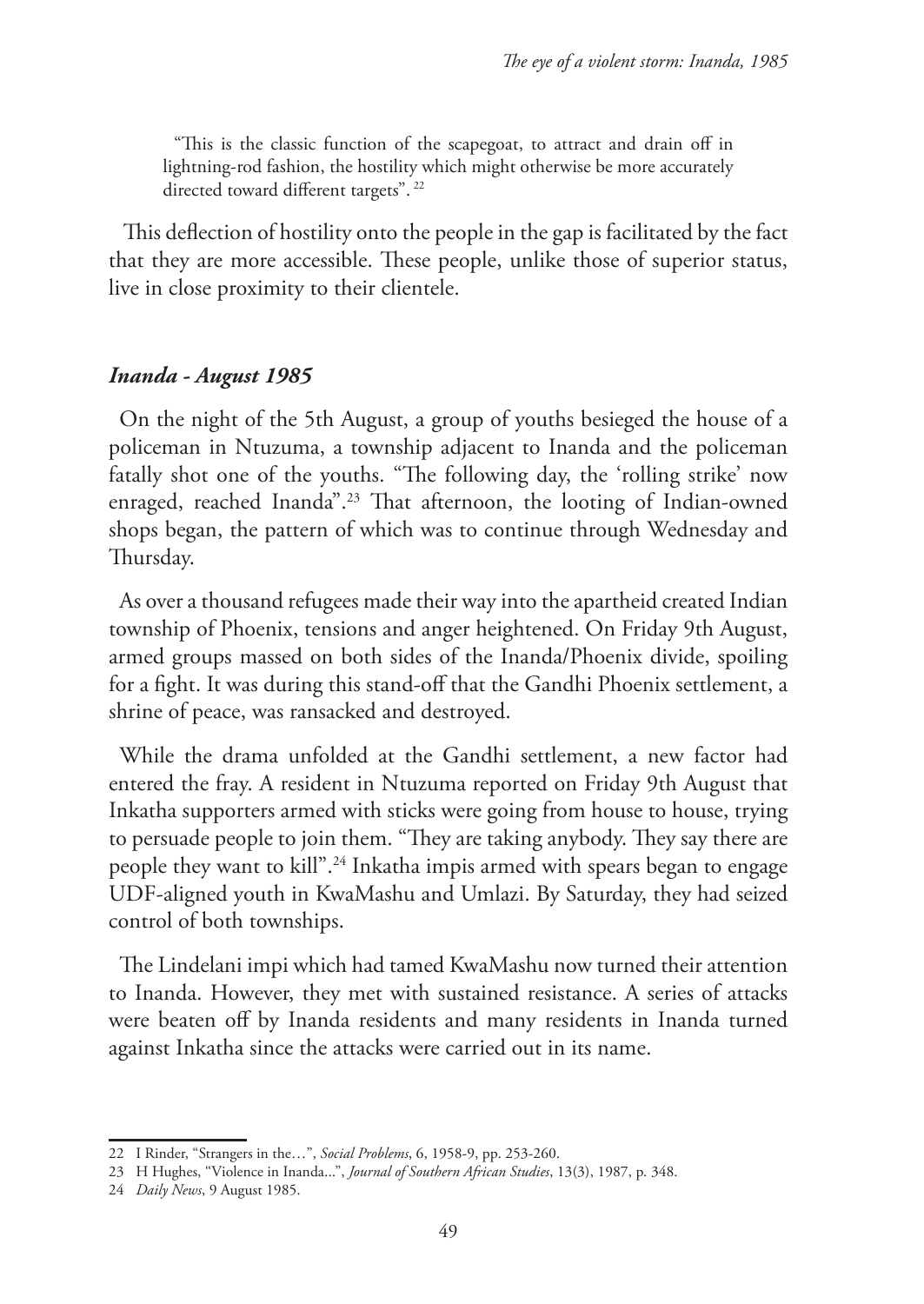On Sunday 11th August, Inkatha called a meeting to try and establish peace in the Phoenix and Inanda areas. About 5000 Inkatha supporters and approximately 100 Indians attended the meeting. Oscar Dhlomo, General Secretary of Inkatha, told the meeting that Inkatha had taken control of the township in order to put an end to the violence, and to protect property, public buildings and businesses.25 The last incident of violence in Inanda, identifiable as part of the August upsurge, occurred exactly a week after it had all begun. On Tuesday 13th August, the burnt bodies of three Indian men were found on the Phoenix/Inanda border. They were all from the same family: a father, his son, and his brother-in-law.26

## *Analysis of the 1985 violence*

South Africa's black townships were engulfed in mass action and political violence throughout 1985. Durban's townships were relatively quiet, seemingly "out of sync" with the patterns of conflict in the rest of the country. The singular explanation touted by the media for this situation was the moderating influence of the Inkatha movement.<sup>27</sup> In August, all this changed. Durban's townships exploded, leaving some 70 dead and over 1000 people injured. The violence in Inanda needs to be understood in the context of the general conflict in Durban's townships.

There were two broad phases to the violence. The first phase, involving mainly students, was a direct response to Victoria Mxenge's assassination. The second was a violent response to the protests from within Inkatha ranks.

In the first phase, beginning on Monday 5th August, schoolchildren, mainly in KwaMashu, Umlazi, Clermont and Lamontville, began moving from school to school recruiting pupils to join the protest. This initial phase displayed both anger and euphoria. Sections of these vast processions were visibly angry about the assassination and were defiant towards the police presence; sections were also chanting and in good humour and were inviting everyone to join them.28

<sup>25</sup> A Sitas, "Inanda, August 1985...", *South African Labour Bulletin*, 11(4), 1986, pp. 85-119.

<sup>26</sup> H Hughes, "Violence in Inanda...", *Journal of Southern African Studies*, 13(3), 1987, p. 351; S Jacobs, *Durban unrest* (Durban, Memorandum South African Council of Churches, 1985), p. 6.

<sup>27</sup> A Sitas, "Inanda, August 1985...", *South African Labour Bulletin*, 11(4), 1986, p. 86.

<sup>28</sup> A Sitas, "Inanda, August 1985…", *South African Labour Bulletin*, 11(4), 1986, p. 105.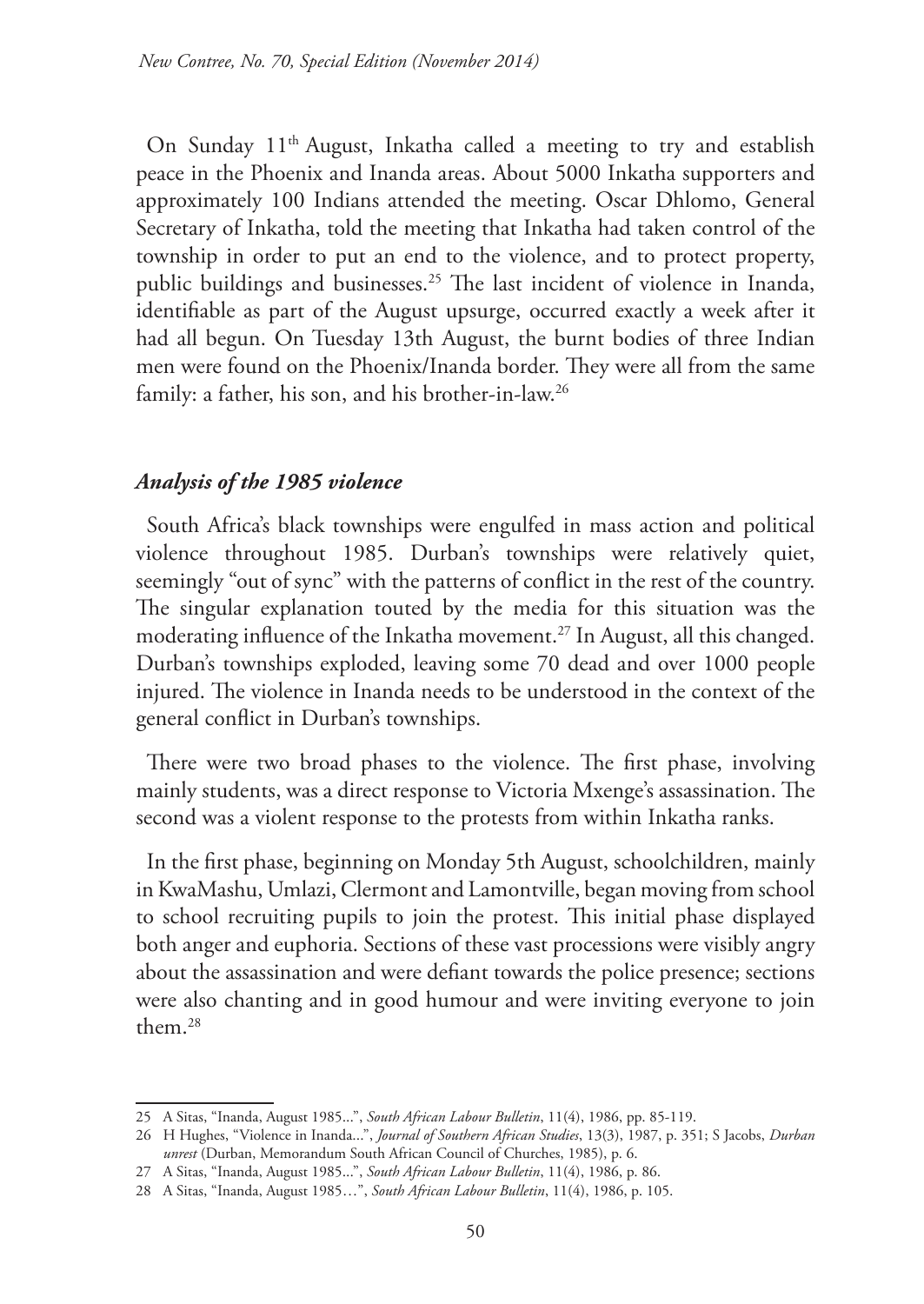The focus of the protests was homeland government or other quasi-political targets. In Umlazi, the Administration Building of the KwaZulu government was burnt. Numerous attempts were made to burn down policemen's homes and many of the dominant trader/councillor businesses were also attacked. Leading Inkatha member, Wellington Sabelo's shop was attacked in Umlazi and the local post office was also destroyed.

In KwaMashu, a crowd of between 2000 and 3000 tried to attack the KwaMashu shopping complex, where many of the major township interests (and big business chain stores) resided, but were dispersed by police. A shopping centre in Ntuzuma was razed to the ground. Schools and school principals were attacked; cars that were too posh and vehicles with business logos were hijacked and often burnt.

By Thursday afternoon, Inkatha began to mobilize to gain control of the townships. Students, already in some disarray from the vicious response of the police, were no match for Inkatha's impis. In the larger townships of KwaMashu and Umlazi, Inkatha was quickly able to assume control.

In Inanda, events were somewhat different. Protesting pupils were joined by gangs of youths who began threatening Indian shopkeepers and residents that they would burn their property and houses. Some 1000 Indians, out of fear, left their homes and sought refuge in the Indian township of Phoenix. Many of the shops and houses, after their abandonment, were looted and burnt. Inkatha found Inanda very difficult to subdue. Numerous attacks were repulsed through Thursday, Friday and Saturday. It was only on Sunday that Inkatha impis were able to march into Inanda.29

# *Composition of the rioters*

Central to the 1985 violence were the youth (later known as the comrades' movement) and the impis, led by warlords, who attempted to return law and order to the townships.

Sociologist Ari Sitas points out that through the influence of the media, the picture was one of hungry, unemployed black youth with no future, no hope,

<sup>29</sup> H Hughes, "Violence in Inanda...", *Journal of Southern African Studies*, 13(3), 1987.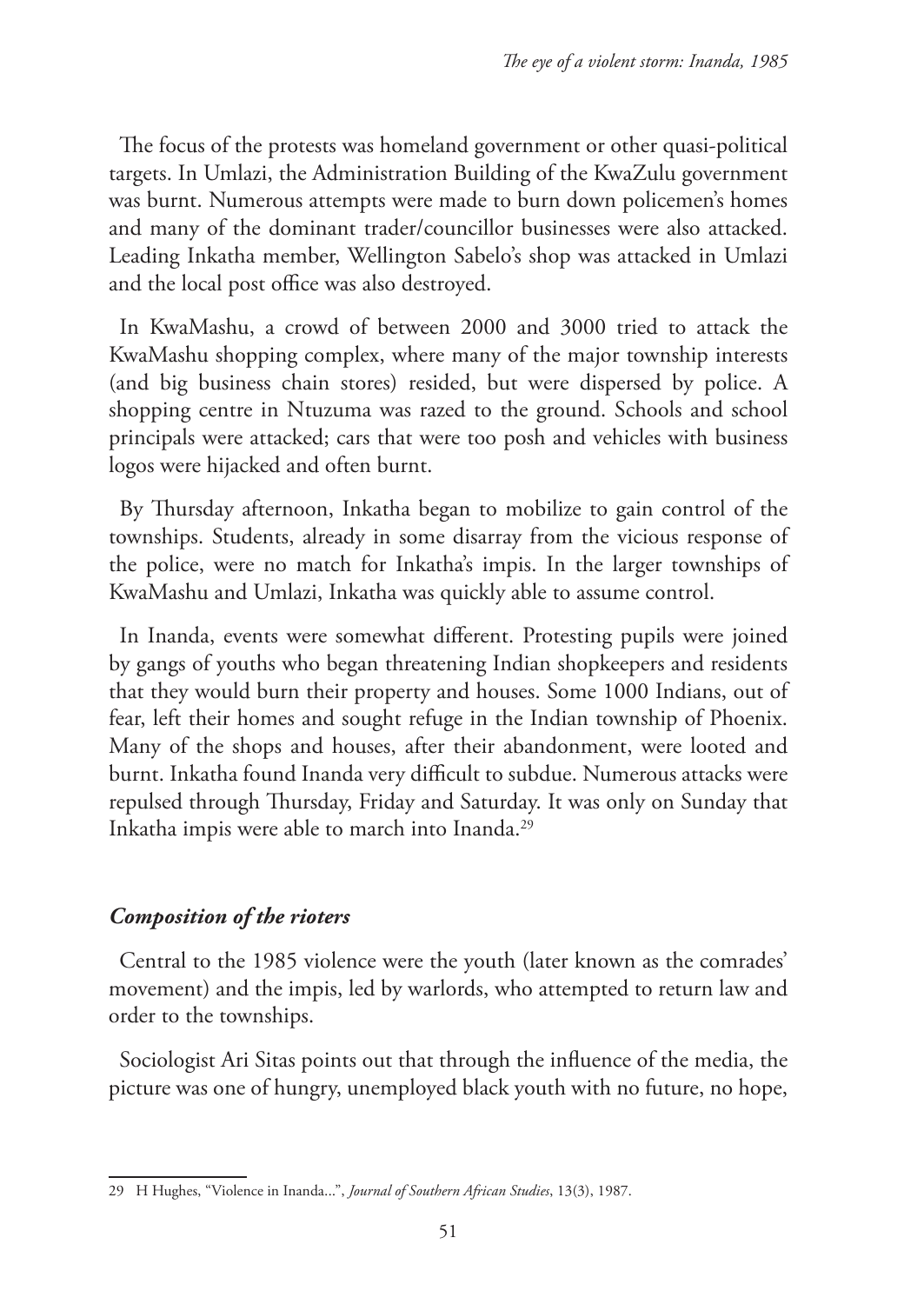busy destroying everything in their way.30 Ranged against this according to the media was Inkatha based on more traditional precepts, seeking to return order and stability to the townships.

Sitas argues that one cannot equate comrades with unemployed black youth. His interviews with more than 200 members of the comrades' movement in Natal revealed a more complex picture. While most were young (under 35 years of age) and came from struggling working-class households, comrades consisted of wage-earners, hawkers, university graduates, political activists, schoolchildren, shop stewards, petty criminals, and lumpen proletarians.

As Sitas points out the comrades' movement possessed a diversity of constituents that ranged from a 14 year old who grew up in difficult circumstances and survived as a petty criminal to a union shop steward and a Fort Hare Fine Arts graduate.

The 1985 violence saw the comrades' movement pitted against Chief Buthelezi's Inkatha, the KwaZulu homeland structure, and the central state.

## *Warlords and impis*

Impis allied to Inkatha were central to the attempt to turn back the comrades' movement sweeping across the townships. The most conspicuous of the impis were from Lindelani, led by Thomas Shabalala who was typical of the warlords who controlled the informal squatter areas around Durban.

Warlords arose in the absence of any formal structure in the squatter camps, organising their own vigilantes to curb crime in their area. To pay their vigilantes, they created a tax base from rents or a household levy. Minnaar points out that, eventually, such an urban warlord needed either to protect himself from rivals or keep the KwaZulu government from interfering in his activities, so he opted for some sort of recognition by formally joining Inkatha.31 The various warlords tended to join Inkatha mainly because in KwaZulu, this relationship was based on a quid pro quo – as a reward for being left alone, they undertook to deliver a certain number of men for Inkatha rallies and also provide soldiers for any fighting that needed to be

<sup>30</sup> A Sitas, "The making of the Comrades' Movement in Natal" (Unpublished manuscript, University of Natal, Durban, 1991), p. 1.

<sup>31</sup> A Minnaar, "The political economy of the 'warlords' in the informal settlements around Durban" (Paper, The Biennial Conference of the Economic History Society of Southern Africa, Durban, March 1992), p. 3.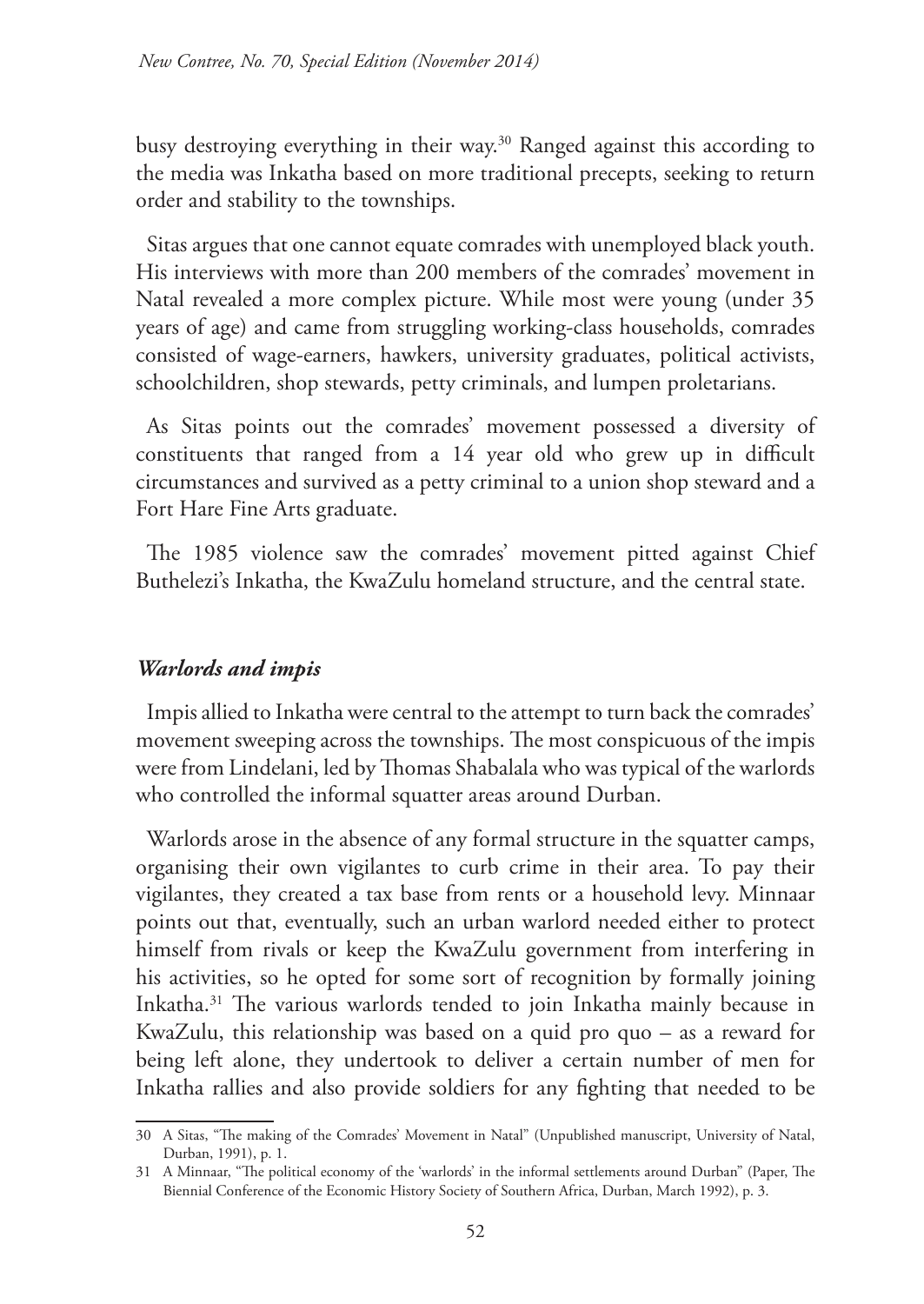carried out. They sometimes bussed vigilantes to other warlords who might need assistance or for vigilante attacks on UDF/ANC strongholds.

Shabalala was elected spokesman for the people of Lindelani in 1984. He also became Chairman of the local Inkatha branch and later KwaZulu Legislative Assembly (KLA) MP for Lindelani, and eventually, an Inkatha Central Committee member. When, in 1983, he moved into the area that later became known as Lindelani, he formed what he called his "community guard force" since there were no street lights or police stations in the area. Residents of Lindelani claimed they had to pay R20 a month for living under the protection of Shabalala's private army. Young people were "asked" to attend meetings on a regular basis for the purpose of securing the "correct social and moral behaviour of the children".<sup>32</sup>

It was Shabalala's impis who led the counter-reaction to the comrades, taming KwaMashu and attacking Inanda.

Both sides of the political spectrum had similar ideas on the composition of the rioters. The NIC/UDF, which invested much in non-racial political alliances, blamed the violence on "thugs and hooligans".33 Oscar Dhlomo, then General Secretary of Inanda, saw the violence as the work of "faceless criminal agents and as examples of hooliganism and lawlessness".34

While it is true that criminal elements had their day in the violence, the core of the protestors was the youth who were later to coalesce into the comrades' movement. Their targets were specific: homeland government buildings and its leadership, business interests, agents of the system such as policemen, and rich people made conspicuous by their consumption patterns in areas of widespread poverty and squalor. One sees the parallels between Dhlomo's characterisation of the protestors as "faceless criminal agents" and the media picture of young, hungry men with the irrational position of seeing the crowds as being criminal by nature, and as an "evil force, a terrible serpent whose segments are composed of subjugated beaten-down men".<sup>35</sup>

Sitas, in his research, found that comrades were bound together by a levelling idea of belonging to the "have-nots" and the militarised culture of resistance.

<sup>32</sup> A Minnaar, "The political economy…" (Paper, Biennial Conference Economic History Society, 1992), p. 12.

<sup>33</sup> *Sunday Tribune Herald*, 18 August 1985.

<sup>34</sup> *Natal Post*, 14-17 August 1985.

<sup>35</sup> E Applebaum & GR McGuire, "Models of suggestion, influence and the disqualification of the crowd", CF Graumann & S Moscovici (eds.), *Changing conceptions of crowd mind and behavior* (New York, Springer-Verlag, 1986), p. 32.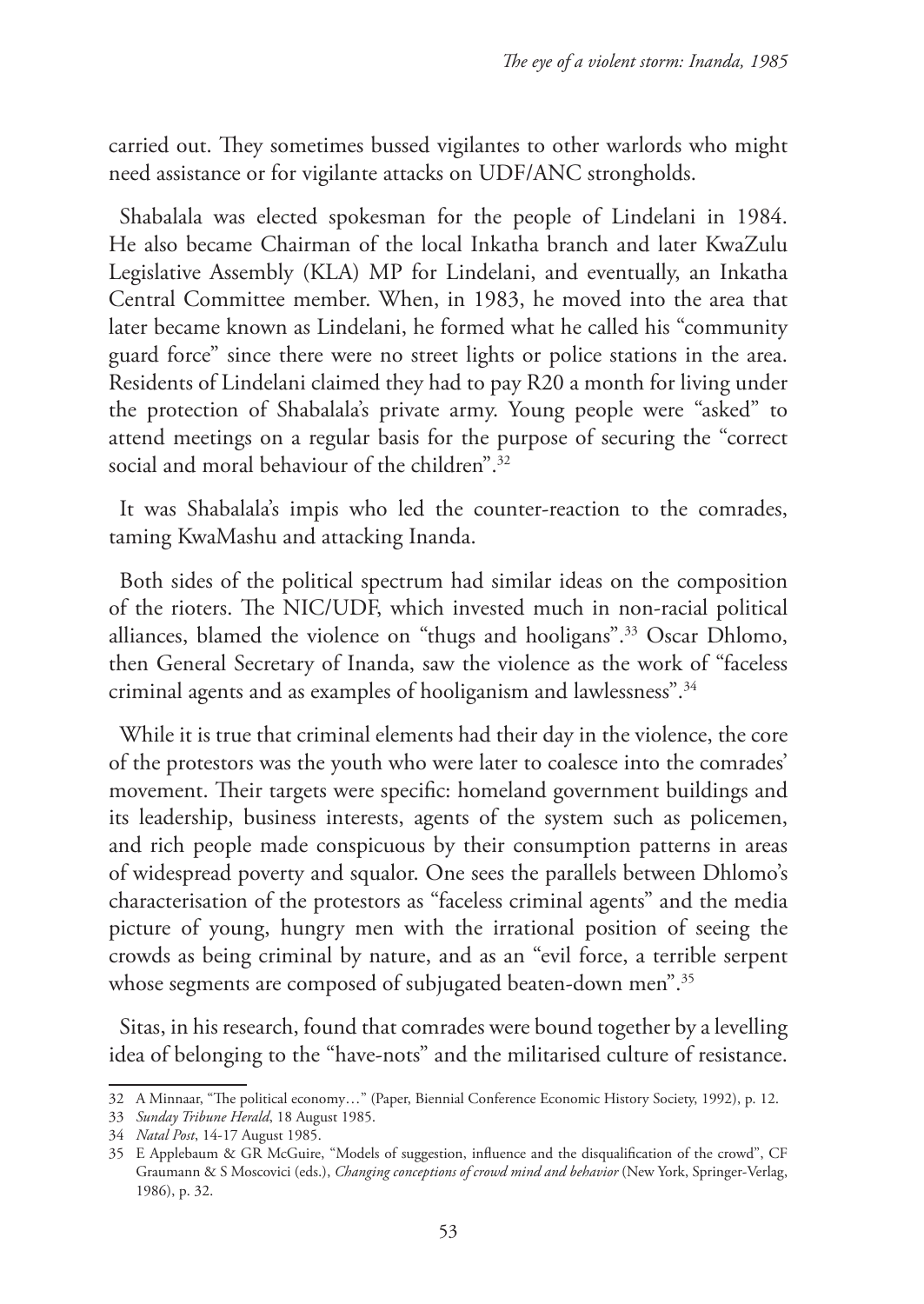Among the comrades were not only fighters - there were also strategists and resource people. Leaders ranged from worker leaders to ex-Robben Island prisoners, student militants, university graduates, and hundreds of unemployed youth. Resource people included church workers and criminals. While the protestors of 1985 had many faces, it is incorrect to categorize them as "faceless criminals". 36

Similarly, one cannot simply label the impis as "thugs and hooligans" or another example of the "smouldering passion inhabiting the Zulu soul which the veneer of civilization has barely dampened".37 The impis were acting at the behest of the warlords. Warlord intervention in the 1985 violence was driven by two objectives: putting down the challenge to Inkatha and extending its sphere of influence.

In Inanda, it was only after most of the Indians had left that the burning and looting took place and in the initial violence, only Indians were targeted. There were powerful interests that would have liked the Indians evicted from Inanda – the central government and the KLA. African landowners and shacklords were also keen to buy out Indian property. However, there is no evidence that the initial threats made by youth were done at the behest of any organised interests. Indian shop owners were probably seen as the most vulnerable sector in the community. Once they responded to the threats by fleeing, the looting and burning took on a momentum of its' own. Unguarded shops in a context where the forces of law and order were non-existent were difficult to resist.

Many commentators have argued against seeing the violence as being anti-Indian. Sutcliffe and Wellings argued that:<sup>38</sup>

Prior to the unrest, no deep-seated racist or anti-landlord sentiments existed in the Inanda area. Thus, we believe one cannot build a model of the unrest which paints it as an African-Indian confrontation. Such simplistic analysis only lends credence to the racist explanations provided by the South African government and its mouthpiece, the South African Broadcasting Corporation.

However, many factors do point in the direction of anti-Indian sentiment. These include the simple observation that Indian property was largely targeted

<sup>36</sup> A Sitas, "The making of the Comrades Movement in Natal" (Unpublished manuscript, University of Natal, Durban, 1991), pp. 6-8.

<sup>37</sup> *The Natal Witness*, 20 January 1949.

<sup>38</sup> M Sutcliffe & S Wellings, "Attitudes and living conditions in Inanda: The context for unrest?" (Unpublished manuscript, University of Natal, Durban, 1985), p. 40.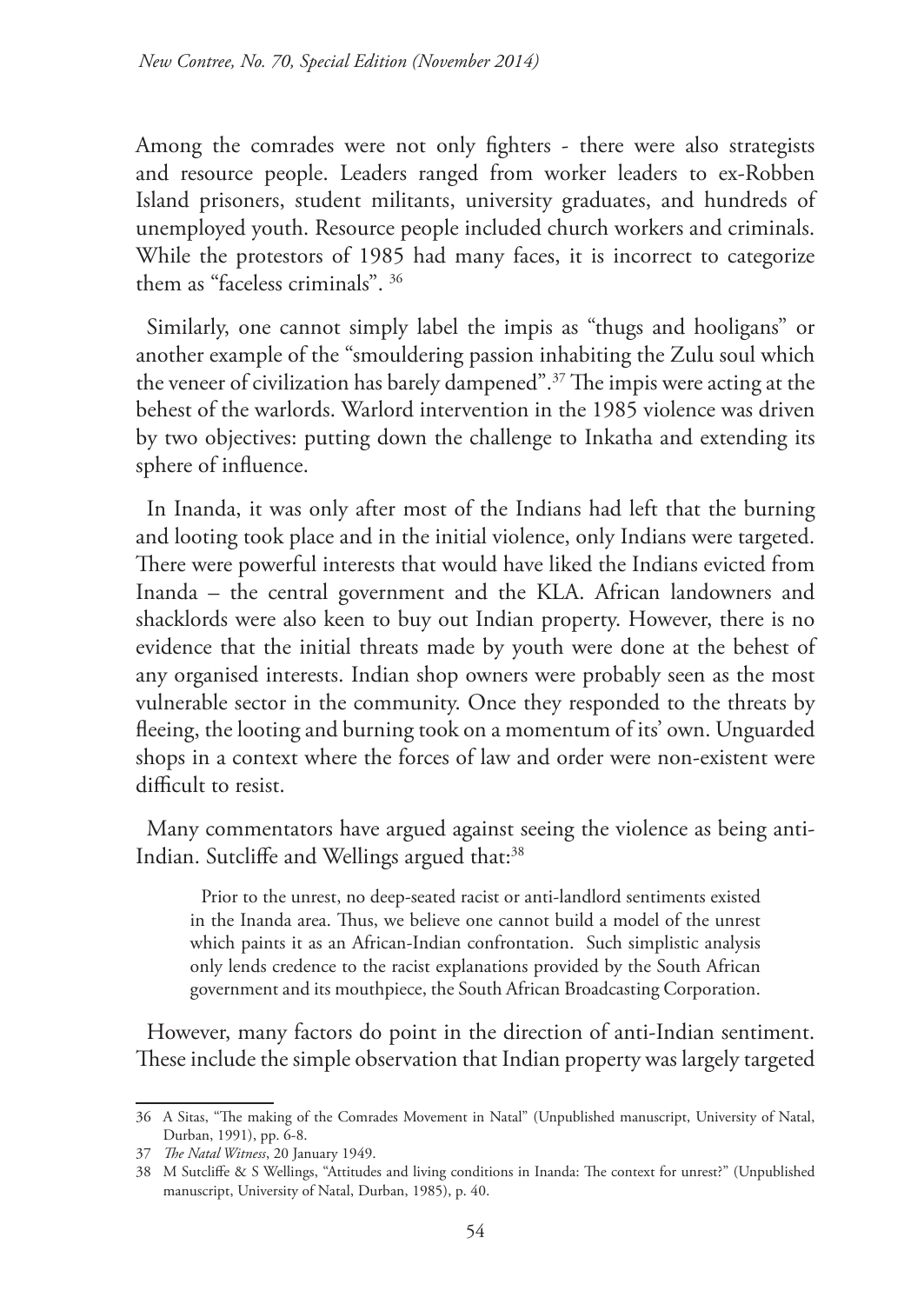in Inanda while that of African businessmen was not; this compares to the situation in the rest of Durban's settlements at the time where African-owned businesses bore the brunt of the attacks; the attack on the Gandhi settlement; the battle lines which formed between Phoenix and Inanda, with Indian vigilantes arming themselves in preparation for an attack on Phoenix; and the fact that African warlords rapidly moved in to take control of Indian-owned land, and that there was never any attempt to reinstate Indian landowners.

However, one cannot argue that the rioters were similarly imbued with an anti-Indian consciousness. In Inanda, while there were Indian and African landlords, Indians dominated the commercial enterprises. These were the immediate symbols of privilege that were attacked. When the students were routed by the police, they lost control of the situation. It was then that the lumpen youth from Inanda moved in.

Prior to the violence, levels of crime were very high. Most shops were heavily encased in iron grilles at night, and a few of the larger Indian homes enclosed by high barbed wire fencing and, after dark, in glaring spotlight. Gangs had moved into the area and cornered areas of influence for themselves. 39 The abandoned Indian shops and homes became easy targets of opportunity. Unexpected opportunities also arose for ordinary residents. Meer describes one such event:

We spoke to Beatrice, who has taken over the Govender house - six very dark rooms with a veranda. She had rented from them for the last fifteen years. That she had been close to them was evident in her distinctly Indian-accented English. She said she was a member of Inkatha. "When they came to attack, I hid the Indians and I told them that this was my house. After the mob left, the Indians took what they could carry and went away. She says she will buy the house now because the Govenders will not come back".<sup>40</sup>

Many unemployed adults, old people and workers joined in the looting.

The Inkatha counter attack was planned and Buthelezi made his intentions clear: "There was no way in which they would accept being terrorised by other blacks aided and abetted by misguided children and their thugs".41 The real organised violence came from Inkatha impis. On Thursday 8th August, Inkatha began to mobilize and hundreds of impis began scattering groups of youth and conducting house-to-house searches for stolen goods. KwaMashu,

<sup>39</sup> H Hughes, "Violence in Inanda…", *Journal of Southern African Studies*, 13(3), 1987, p. 343.

<sup>40</sup> F Meer, *Resistance in the townships...*, p. 50.

<sup>41</sup> A Sitas, "Inanda, August 1985...", *South African Labour Bulletin*, 11(4), 1986, p. 109.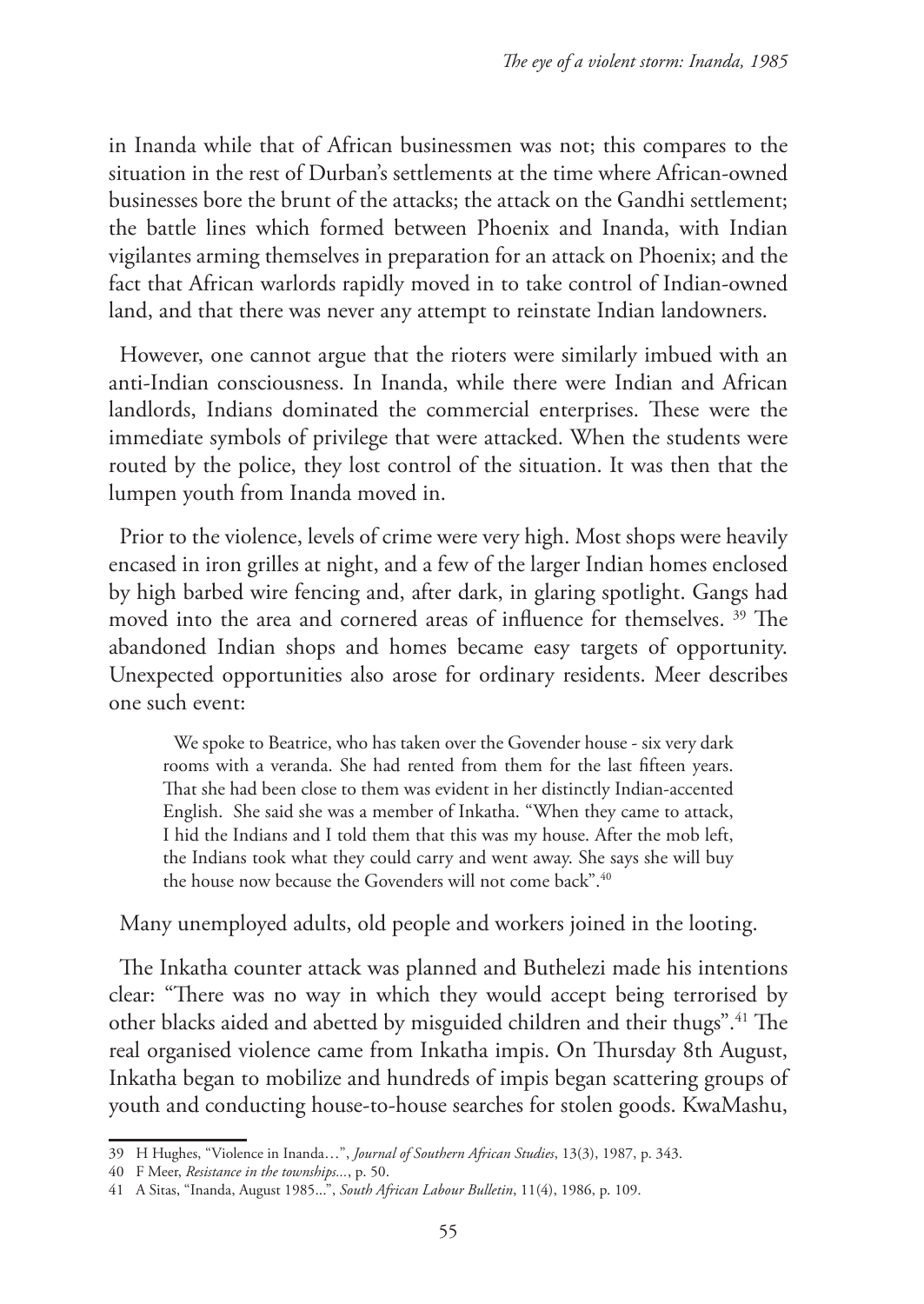Ntuzuma and Umlazi were brought under control. In Inanda, Inkatha warlords subdued the youth and criminal elements and began to replace absent Indian landlords.

The interests of the warlords and Inkatha coalesced. The warlords were attracted by the possibility of pecuniary gain and personal power. Inkatha was keen to extend its influence into Inanda and see off Indian landlords as this would facilitate the consolidation of Inanda into KwaZulu.

While African merchants/landlords clearly had a stake in the removal of their Indian counterparts, they did not take an active part in the violence. The African landlords were, of course, in an invidious position. They had not wholeheartedly supported incorporation into KwaZulu because they were worried that their own land would be threatened in a consolidation programme.

Once warlords had settled in, they began to move against those interests that were opposed to incorporation. African landlords were forced to flee or support Inkatha. Youth, civic and church organisations were violently repressed. According to Makhatini:<sup>42</sup>

Warlords present themselves as Inkatha representatives to people. They recruited and collected Inkatha subscriptions. They were said to be lobbying the KwaZulu government to negotiate with the central government for the incorporation of those areas into KwaZulu, which would ensure permanence of the squatters and their own perpetual power. They travelled to Ulundi and returned with promises of aid from KwaZulu if enough people joined the Inkatha organization.

In spite of the existence of criminal gangs who looted, the behaviour of the majority of looters lends itself to sociological explanation in terms of theories of collective behaviour in riot situations. It has been suggested by Quarantelli and Dynes that looting can be seen as a rather violent beginning to a process of collective bargaining concerning rights and responsibilities of certain communities. Looting, they argue, is an index of social change. It is also an instrument of societal change. They suggest that the pattern of looting passes through approximately three stages in a rioting situation. Firstly, there is a primarily symbolic looting stage where destruction rather than plunder appears to be the intention. Then a stage of conscious and deliberate looting

<sup>42</sup> M Makhatini, "The fate of the African landowner: A case study of Inanda, 1991" (Unpublished manuscript, University of Durban-Westville, 1991), p. 8.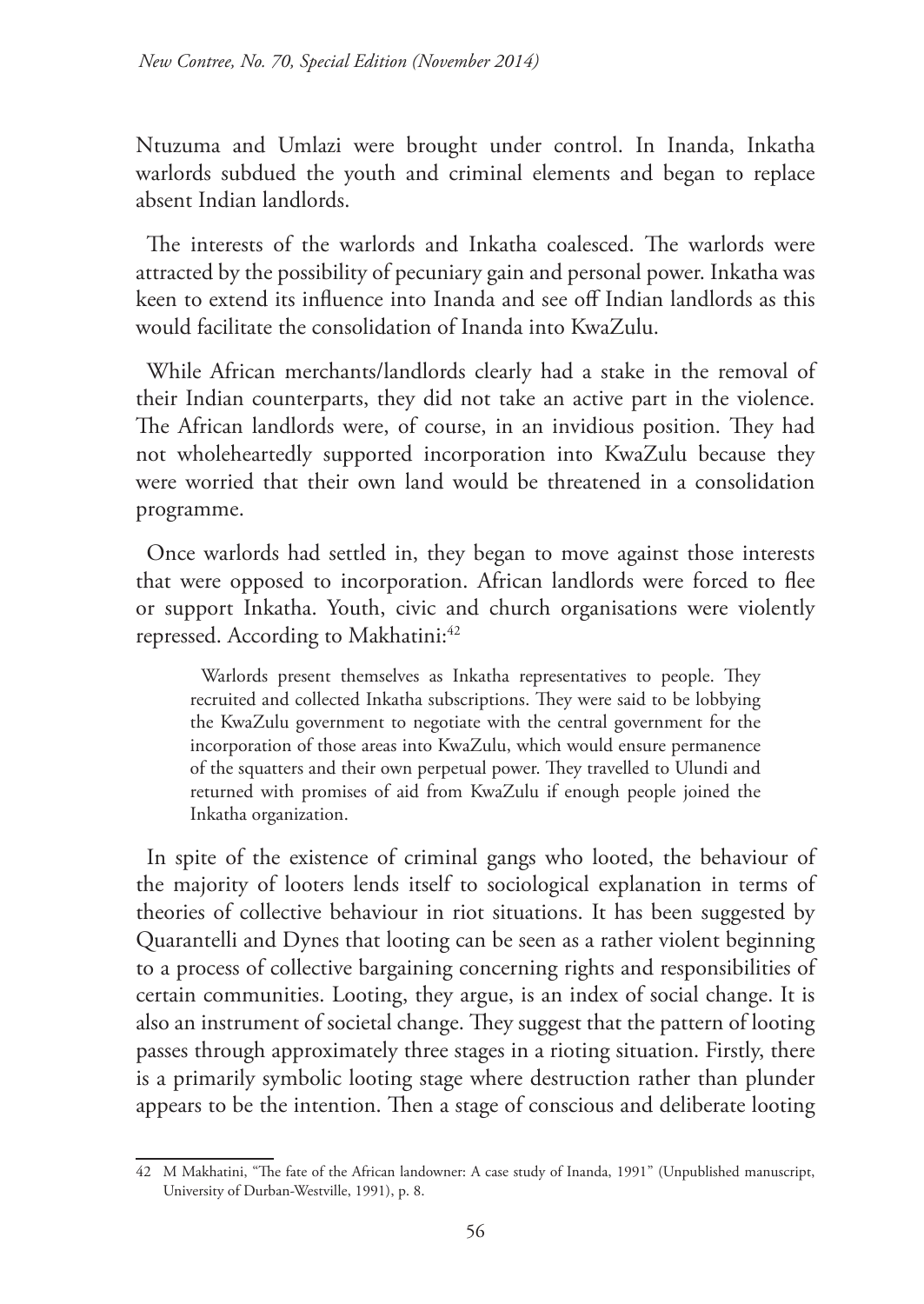begins. Finally, there is a stage when plundering becomes the normal socially supportive thing to do, and property rights are redefined to achieve some kind of transfer of material goods.<sup>43</sup>

If we consider the violence in Inanda, we can see a similar pattern revealed, especially if we see stages one and two as merging. The most widespread form of looting was during stage three, when it became the normal supportive thing to do. It can also be argued that the riots were the rather violent beginning to a process of collective bargaining concerning rights and responsibilities of certain communities. The warlords took advantage of the absence of Indian landlords and traders to initiate a process of "collective bargaining" via the KLA with the central state for incorporation into KwaZulu.

The African community was not homogenous, but it was united in fighting off any outside authority that would jeopardize its already precarious existence close to central Durban. This is seen by Inanda's determined resistance to attempts to Inkatha's impis to control the area. On Thursday, a heavily armed impi from the Lindelani squatter camp arrived at the Inanda settlements of Bambayi and Amaouti, attacking everyone in sight.<sup>44</sup>

They had seriously miscalculated the situation because the crowds set upon them and sent them off with a few killed and many injured... The impis returned at 2am for a surprise attack, and again, the community was ready and they repulsed the impi. It returned twice more the next evening and was again repulsed. In the process everybody turned against Inkatha, because the attacks were carried out in its name. The second largest concentration of deaths occurred in this conflict.

However, as the collusion with Inkatha hastened Inanda's incorporation into KwaZulu, the community led by the youth began to confront the warlords. By early 1989, violent confrontation had become more organised:<sup>45</sup>

... and the first warlord areas to fall were used as springboards for attack on further areas. Inkatha came under seige. Some warlords fled their areas. Others and their followers were killed. By the end of the year most of Inanda had been liberated and youth and civic organizations were gaining support... This situation saw the landlords gain control of their land and new relationships formed with them.

<sup>43</sup> L Quarantelli & R Dynes, "Looting in civil disorders: An index of social change", *American Behavioral Scientist*, 11(4), 1968, pp. 7-10.

<sup>44</sup> A Sitas, "Inanda, August 1985...", *South African Labour Bulletin*, 11(4), 1986, p. 111.

<sup>45</sup> M Makhatini, "The fate of the African landowner: A case study of Inanda, 1991" (Unpublished manuscript, University of Durban-Westville, 1991), p. 4.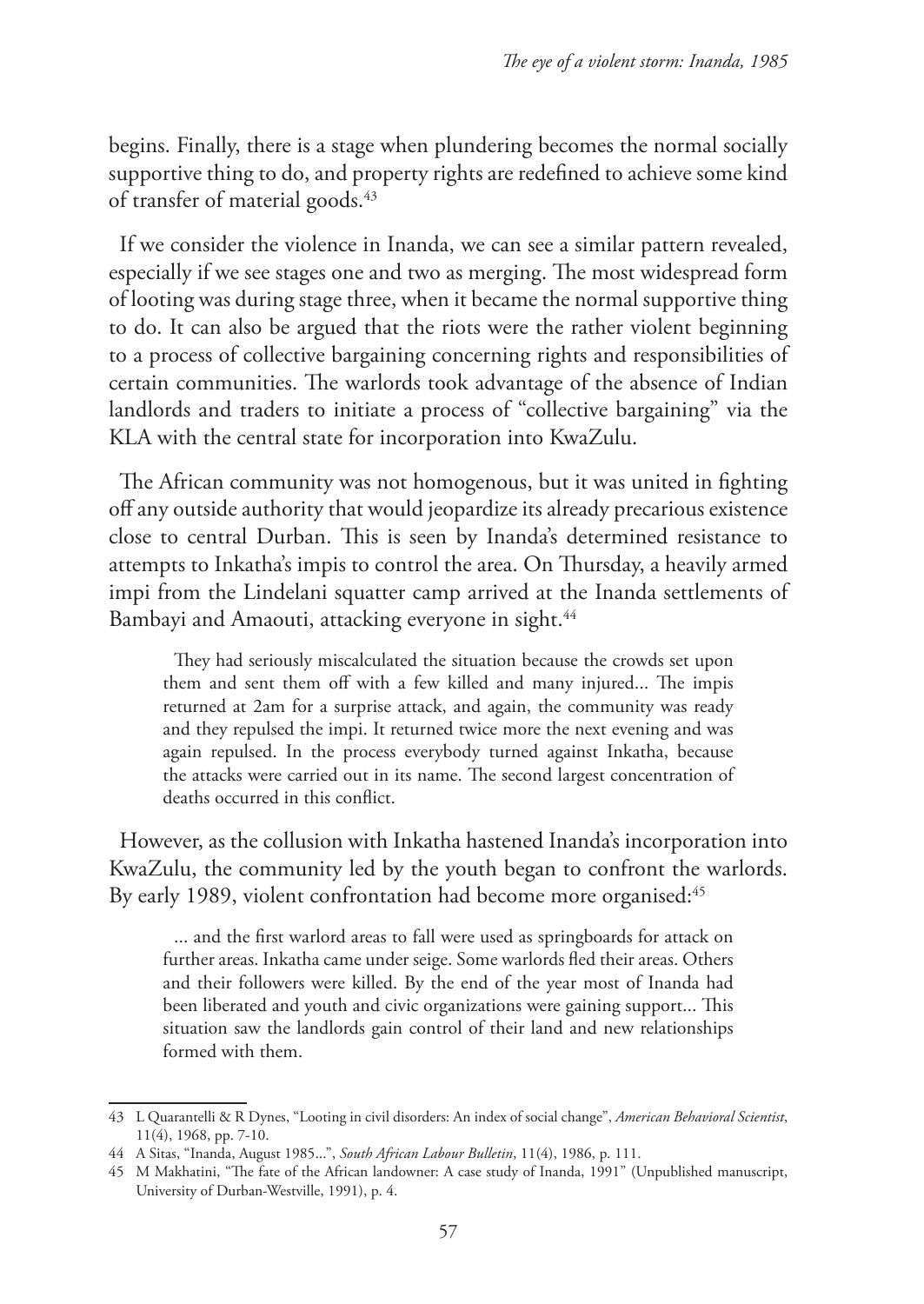Inkatha's determination to restore order in 1985 reveals the upsurge as developing into a broader people's revolt. In the 1940s, when the Cato Manor riots took place, the struggles were of a more limited nature. For one, the number of Africans in the urban areas was limited and communication at local and national levels was limited which meant that resistance was often isolated and easily contained.

By the 1970s, much of this had changed. South Africa's transition to monopoly capitalism created the objective conditions for a broad based union movement with national linkages. The expansion of secondary schooling and tertiary education created the conditions for student organisations. The youth, many of whom had lived all their lives in the urban areas, began to be organised. Localized struggles were replaced by struggles that spread countrywide and resistance was much more intense and prolonged. A broad spectrum of black intellectuals began to play a pronounced role in the extraparliamentary movement and a number of white academics lent their skills and resources to the union movement. The shop stewards of the 1970s emerged as highly experienced working class leaders with significant constituencies in the early 1980s. After a few false starts, workers and youth organisations began to synchronize their struggles.<sup>46</sup>

When the struggle for Durban's township began in August 1985, most of the African townships in the other major urban centres were in turmoil. Many townships of the Eastern Cape resembled liberated zones, with street committees performing civic functions. The 1985 Durban upsurge cannot be seen in isolation from those national developments. It was part of a broadbased, people's revolt by people who had no political rights in the urban areas and in different regions the struggle took different forms. In most cases, those regarded as "aliens" within the communities were expelled. In the Eastern Cape, these were identified as community councillors and black policemen however in Durban, these aliens were identified as the rich and wealthy.<sup>47</sup>

# *Racial tensions as an explanatory factor*

During the early 1980s, significant divisions had emerged between Indian/ landlords/traders and their African counterparts. African landlords/traders

<sup>46</sup> M Murray, *South Africa; Time of agony, time of destiny* (London, Verso, 1987), pp. 195-238.

<sup>47</sup> M Murray, *South Africa; Time of agony, time of destiny...,* pp. 307-352.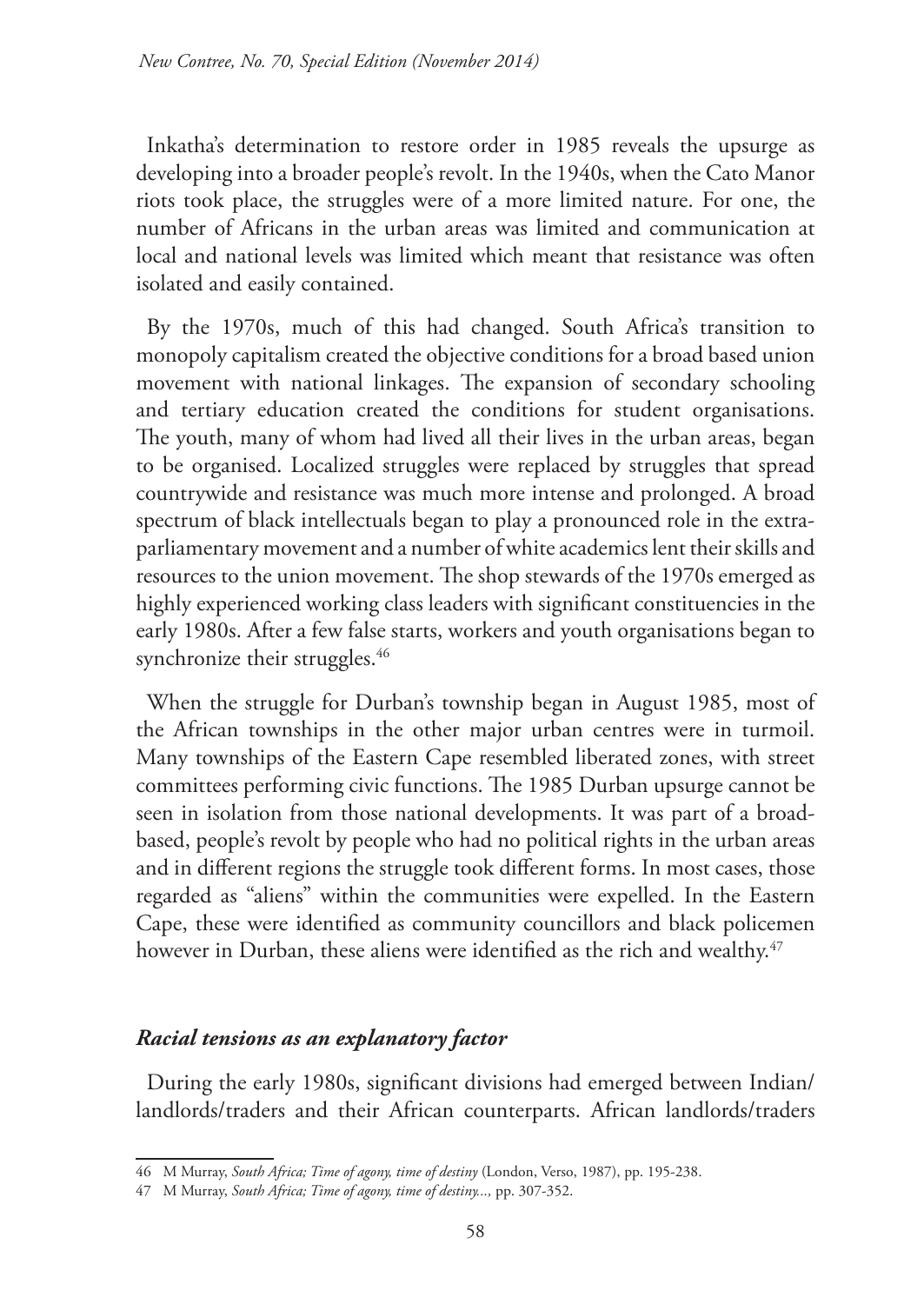wanted to make Inanda their exclusive preserve. Because Indians were their immediate competitors, this struggle often translated into anti-Indianism. In juxtaposition to this, the absence of administrative or legal mechanisms for the extraction of rent often produced a particularly volatile relationship between landlord and tenant. This was exacerbated by the policies of the local and national state.

The local state argued that Inanda was an illegal settlement and therefore it was not prepared to allocate resources to the area. The central state presented Indian landlords with a choice: evict the tenants or provide essential services. Uncertain about their future in Inanda, some landlords opted for eviction, adding to the already volatile relationship with African tenants. The fact that the state did not make similar demands on African landlords meant that eviction was seen in racial terms.

For the state, the removal of Indians would allow incorporation of Inanda into KwaZulu, facilitating the objective of balkanizing South Africa into different homelands. Inkatha had similar objectives since this would have led to an extension of their influence in the region. What was clear by the 1980s is that significant players both within and outside Inanda were opposed to Indian presence in the area, albeit for diverse reasons.

Can the 1985 violence in Inanda be seen as simply an outbreak of racially motivated anti-Indian rioting? It had its anti-Indian dimensions as Indian shops and houses were targeted and no attempt was made to reinstate Indian landowners. Warlords justified their occupation of Indian-owned land on the basis that Indians were aliens. This aspect to the violence is crucial and must be understood.

However, to simply see the violence as anti-Indian is not to see the full story. The youth challenged the authority of Inkatha in all African townships, an organisation perceived by them to be a surrogate of the South African state. This gelled with resistance struggles in townships across South Africa. In Inanda, the violence went beyond the looting and burning of shops and houses as the community rose up to defend Inanda against the incursions of Inkatha-aligned warlords. To see the riots as simply anti-Indian would be to render invisible the anti-apartheid dimensions and vice-versa.

This understanding was facilitated by breaking the violence into different phases, allowing for the perception that the riots had both spontaneous and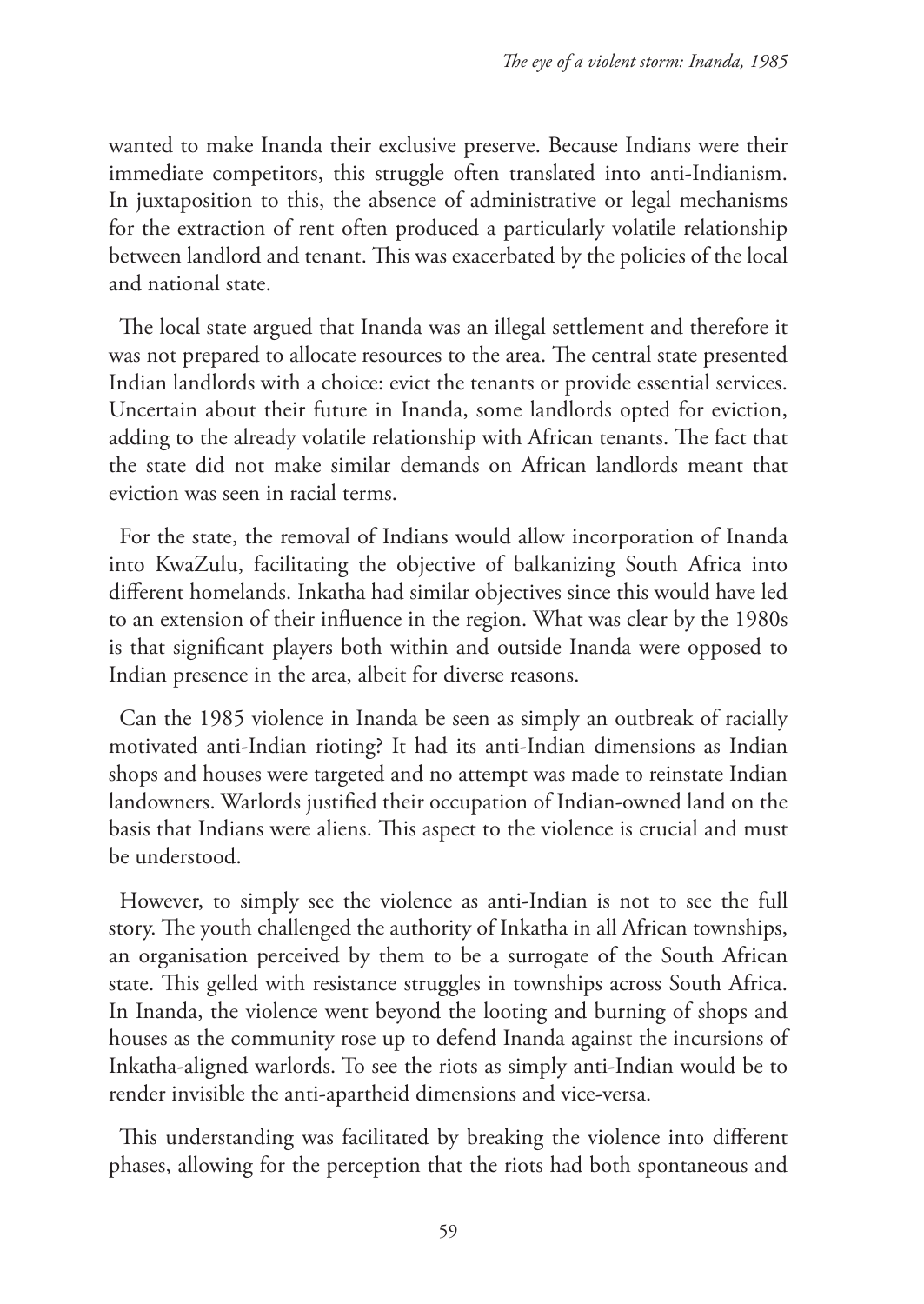planned aspects. For example, in Inanda, the violence transcended the looting and burning of shops and houses to an uprising against attempts by Inkathaaligned warlords to move into the area. Contrary to statements by some social scientists and political organisations, the rioters did not simply consist of young, hungry men, but rather represented a broad spectrum of people who resided in the shack settlements.

Why would an indigenous majority strike out at a disenfranchised minority rather than at a white ruling class which, after all, set the rules of the game?

This has much to with the structural location of the middleman minority, with an immediate relation to the indigenous population as buyer and seller, renter and landlord, client and professional. In the struggle for scarce resources of land and housing, jobs, and opportunities for capital accumulation, it is the middleman minority that the indigenous majority faces, the former are visible, accessible, and vulnerable because of the immediacy of their spatial location and the lack of a security force to protect their interests.

Contemporary surveys pointed to social distance between Indians and Africans. A mid-1980s survey of African townships in Durban found that the social distance of Africans was greatest from Indians.<sup>48</sup> An April 1987 study by Markinor found that 53 per cent of Indians worried "really often" or "quite often" while 27 per cent worried sometimes that Africans would again riot against Indians while 53 per cent "strongly disagreed" that Indians would be safe under African rule.<sup>49</sup> These findings are understandable.<sup>50</sup>

Caught between the economically and then politically dominant whites and numerically powerful Africans, many Indians felt that they were more vulnerable than those of whites. Working class Indians also feared that just as apartheid had denied them opportunities they would be side-lined by affirmative action in a non-racial democracy.

On the other hand, Whites, unlike the middleman Indians, were one step removed. They lived and traded apart from the indigenous population and were protected by a repressive apparatus. However, this does not mean that white power remained unchallenged. Rule points out how militant success in one setting "may succeed in getting people to think about what was previously

<sup>48</sup> DL Horowitz, *Ethnic groups in conflict* (Berkeley, University of California Press, 1985), p. 82.

<sup>49</sup> A Jeffrey, "Survey evidence", *Durban functional regions - Planning for the 21st century. Report 1: The current situation: Appendices, Appendix 26* (Durban, Tongaat-Hulett Properties Limited, 1989), p. 6.

<sup>50</sup> DL Horowitz, *Ethnic groups in conflic…,* p. 82.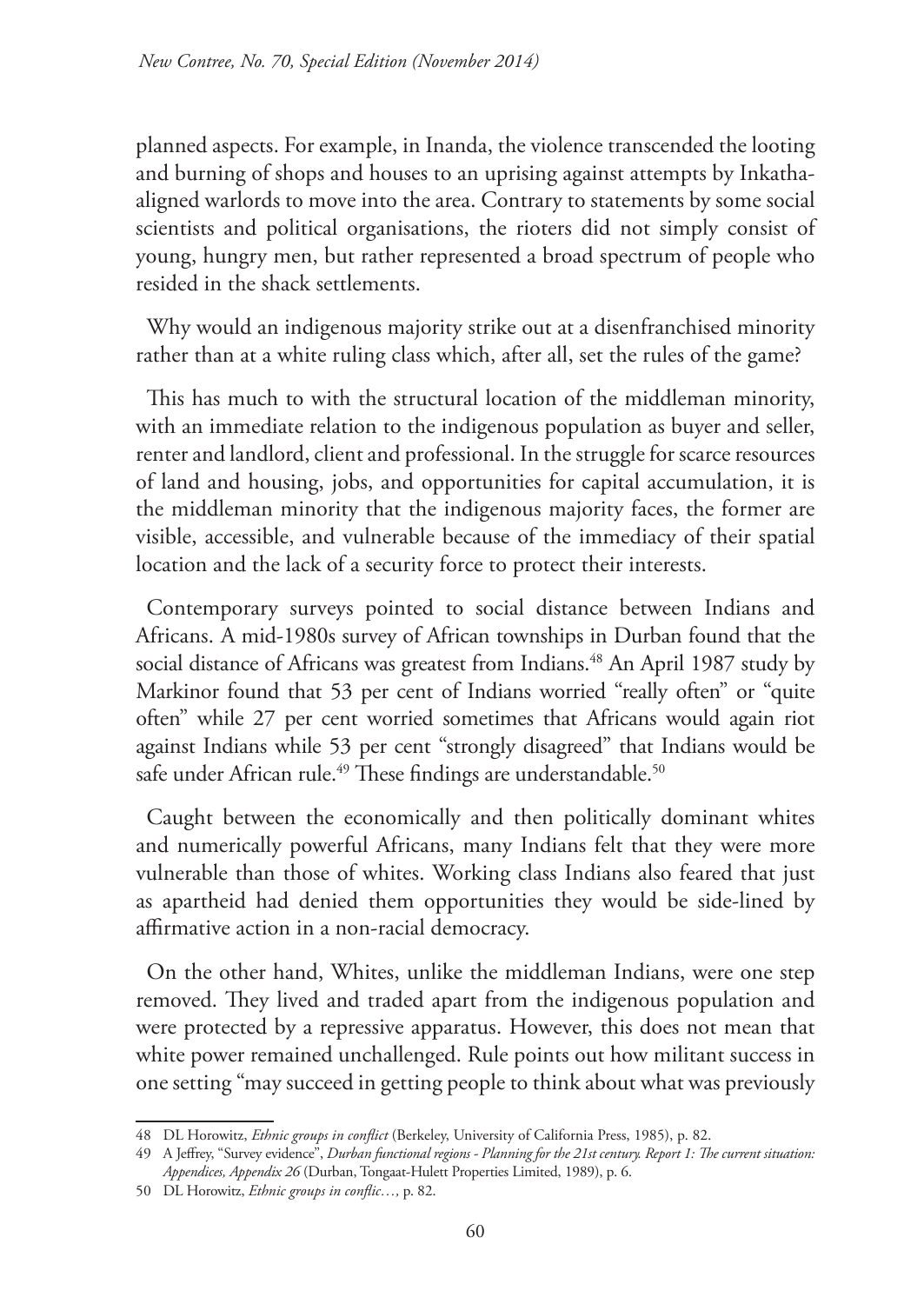unthinkable about possibilities for social change".<sup>51</sup> In this context, we see how 1985 broadened into a challenge to the white power structure.

As the deeper study of Inanda indicates, by considering both the broader upsurge in Durban townships while paying close attention to the particular social relations in one specific locale, allows us to dig deeper into nonmaterial factors such as culture, ethnicity, ideology, and individual or group psychologies which act to reinforce and reinterpret particular aspects of this material environment.

### *The present as History*

Through the long twentieth century, there were two major conflagrations between Africans and Indians. The first was in 194952 where the epicentre was Cato Manor. Here too, Indian landlords and traders came under attack, as Africans felt that Indians were a threat both to their economic well-being as well as to their foothold on the edge of central Durban. Many lives were lost on both sides of these riots, and for Indians, it became an abiding memory of fear and sense of vulnerability. The 1985 riots, while not leading to the same violence, immediately raised the spectre of 1949.

The 1949 and 1985 riots occurred in conditions that displayed many similarities. In both cases, society was experiencing a phase of economic crisis. The African working class was particularly hard hit. The gains made during the boom years of the Second World War and the 1960s started to be clawed back. The African middle classes felt that their upward mobility was curbed by Indian dominance.

In present day KwaZulu-Natal, one sees the re-emergence of anti-Indianism.

The stereotype of the exploitative trader remains strong. In a Sunday Times column, Fred Khumalo portrayed Indians as dishonest cheats. In response to allegations that President Zuma's son, Duduzane, had cut a shady deal with Indian businessmen, Khumalo wrote:<sup>53</sup>

The media should be commending poor Duduzane for being a fast learner: he realised that his good father became quite a comfortable man thanks to

<sup>51</sup> J Rule, *Theories of civil violence* (Berkeley, University of California Press, 1988), p. 242.

<sup>52</sup> E Webster, "The 1949 Durban riots...", P Bonner (ed.), *Working papers in Southern African studies*..., p. 22.

<sup>53</sup> *Sunday Times*, 24 October 2010.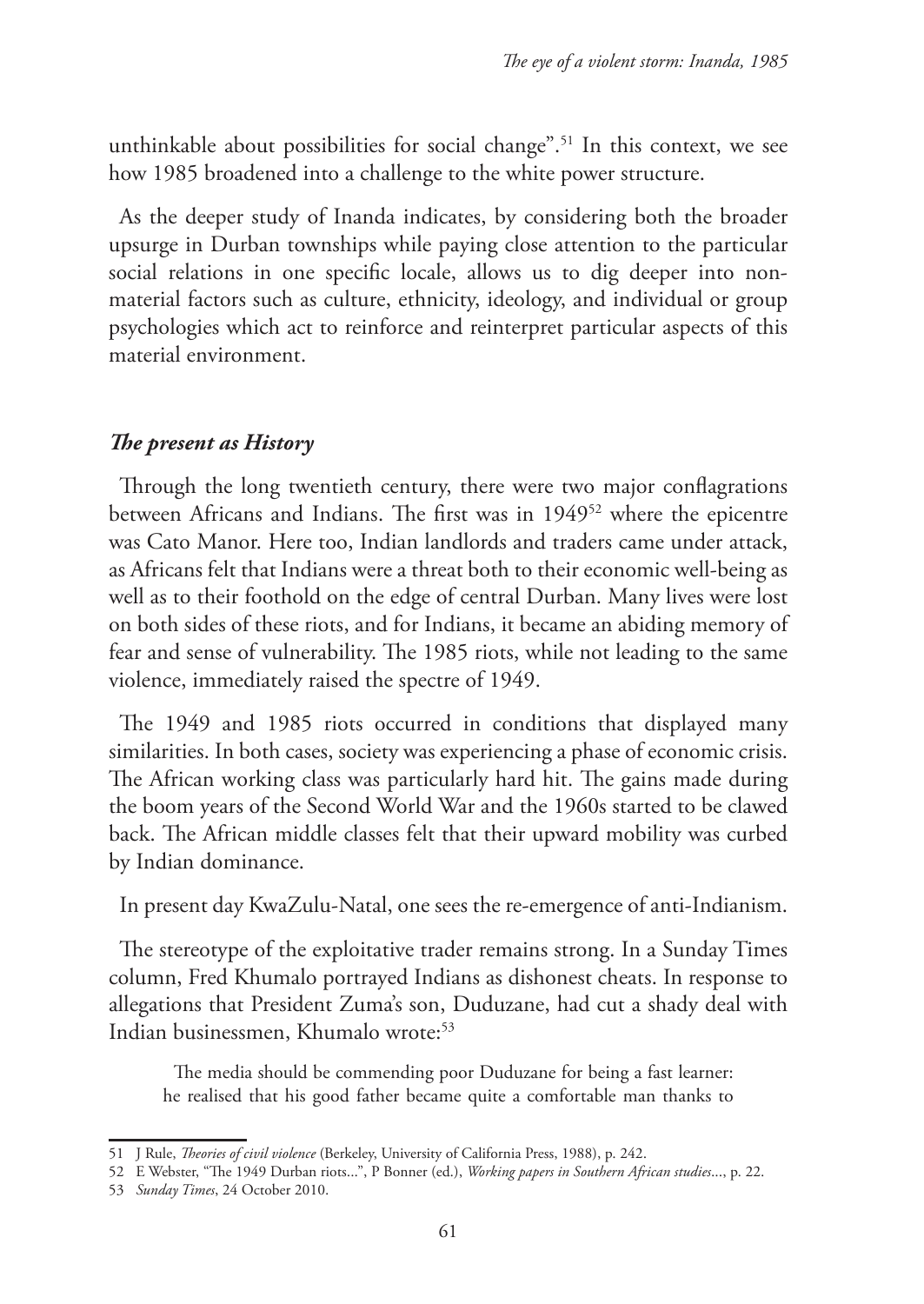his friendship with Schabir Shaik, who just so happens to be an Indian and a businessman. So Duduzane figured: ah, let me get myself my own Indian as well. This was nothing new, an Indian businessman finding a politically powerful darkie or vice versa. Nelson Mandela had his own Indians. You remember those chaps who started selling some pieces of paper with doodles on them to the art galleries under the pretext that the Old Man was the original artist? If such a powerful, reputable darkie-with-political-power could have his Indians, why couldn't a Zuma have his own Indian?

Duma Pewa in his column "Pewa to the People" in the *Natal Witness*, wrote:54

Like the issue of land redistribution and the redistribution of wealth, it irks me that the issues and tensions between Africans and Indians have been ignored. When renowned playwright and producer Mbongeni Ngema wrote the song AmaNdiya, he was crucified in the court of public opinion and his case was one of the people "shooting the messenger", instead of decoding the message and dealing with its truths, however bitter they may be. Ngema was called a racist while his only fault was being an artist who merely reflected the society within which he lives. Former president Nelson Mandela was the architect of the plan to make sure that Ngema was gagged.... It's now many years since Ngema's "AmaNdiya" saga and 150 years since Indians first sailed into this country, yet the issues that Ngema raised remain...

South Africa has much baggage to deal with and the failure to do so has resulted in a ticking time bomb in a context of high unemployment and poor service delivery levels.

Pewa's parallel with genocide was particularly disconcerting to many Indians and relations between Indians and Africans remain delicately balanced. Interaction between Indians and Africans in the post-apartheid moment remains largely restricted to parent bodies at private schools and some coalescing around economic and political issues, but is largely superficial at the levels of day-to-day interaction and socialisation.<sup>55</sup>

More recently, anti-Indianism emerged in 2013 in a more organised form in the name of the Mazibuye Forum. Here, once more the Indian role of taking tenders from government and dominating small business in KwaZulu-Natal, as well as exploitative practices were highlighted. As in 1949 and 1985, it is a time in which the great expectations of democracy in 1994 have not materialised for the vast majority of South Africans. An insular Indian

<sup>54</sup> *Natal Witness*, 20 November 2010.

<sup>55</sup> For a deeper exploration of these issues see A Desai & G Vahed, "Identity and belonging in post-apartheid South Africa: The case of Indian South Africans", S Patel & T Uys (eds.), *Exclusion, social capital and citizenship. Contested transitions in South Africa and India* (New Delhi, Routledge, 2012), pp. 488-508.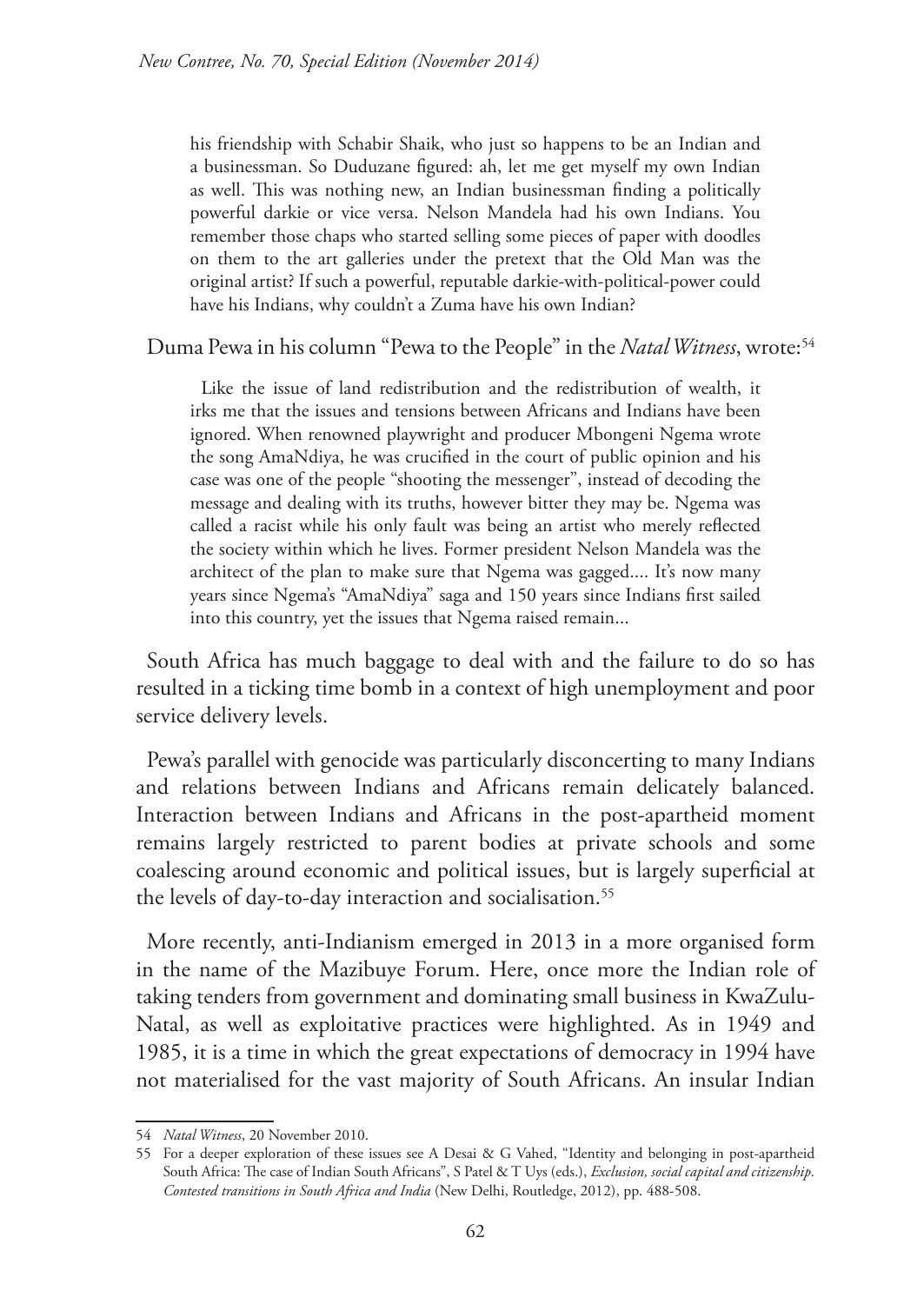community meets a resurgent racial nationalism with tribal overtones. It is in this context that the middleman thesis of scapegoating and vulnerability has great resonance.

Much has been made of South Africa fracturing along class lines 20 years into the democratic transition.<sup>56</sup> This analysis should not be at the expense of understanding the power of ethnicity. As Bell contends, ethnicity can be more salient than class "because it can combine an interest with an affective tie".<sup>57</sup>

Apartheid has cast a long shadow. Most South Africans still live in racially segregated areas, with social mixing confined to elites and mixed marriages uncommon. In a context where African aspirations have not been met, there are some amongst the majority indigenous population who are prone to venting their frustrations on Indians, especially in Durban where Indians and Africans are juxtaposed.

We might do well to remember Mbongeni Ngema's 2002 song in Zulu, "AmaNdiya" ("Indian"), attacked Indians for their alleged unwillingness to accept Africans as equals, for resisting change, being interested only in making money, and being exploitative. He protested the presence of post-1994 migrants from India and Pakistan and urged the "strong men" of the Zulu nation to stand up to Indians. Lyrics such as "we are faced with hardship and poverty because everything was taken by the Indians, but they turn around and exploit us" and "Indians are abusive to Black people, being more racist than Whites", sounded a clear warning to Indians.

<sup>56</sup> P Bond, *Elite transition: From apartheid to neoliberalism* (Pietermaritzburg, University of KwaZulu-Natal Press, 2005), pp. 47-56.

<sup>57</sup> D Bell, cited in C Young, *The rising tide of cultural pluralism: The nation-state at bay?* (Madison, University of Wisconsin Press, 1993), p. 22.